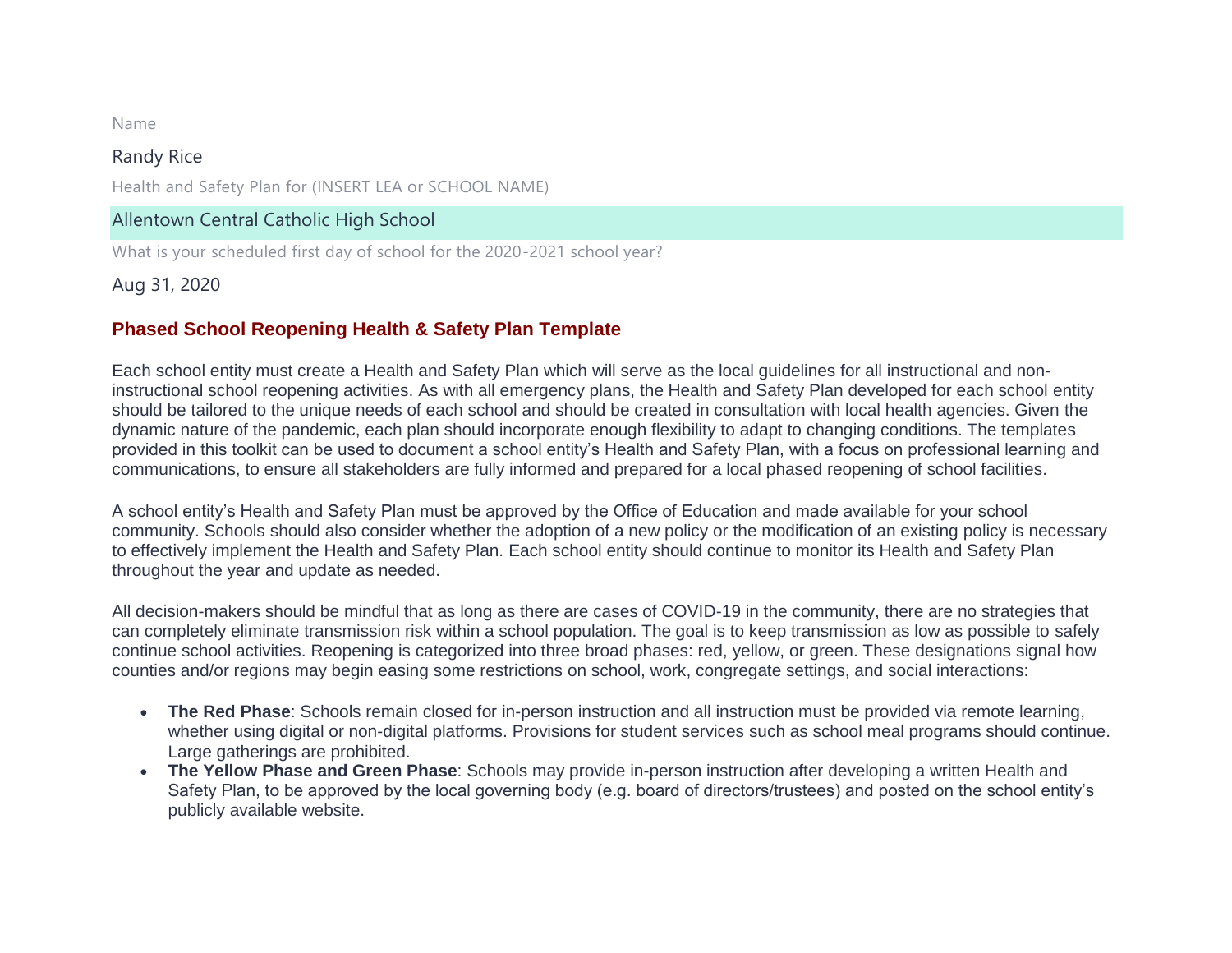Use the remainder of the template to document the above named school's plan to bring back students and staff, how you will communicate the type of reopening with stakeholders in your community, and the process for continued monitoring of local health data to assess implications for school operations and potential adjustments throughout the school year.

Depending upon the public health conditions in any county within the Commonwealth, there could be additional actions, orders, or guidance provided by the Pennsylvania Department of Education (PDE) and/or the Pennsylvania Department of Health (DOH) designating the county as being in the red, yellow, or green phase. Some counties may not experience a straight path from a red designation, to a yellow, and then a green designation. Instead, cycling back and forth between less restrictive to more restrictive designations may occur as public health indicators improve or worsen. This means the school should account for changing conditions in your local Health and Safety Plan to ensure a fluid transition from more to less restrictive conditions in each of the phase requirements as needed.

#### How do you plan to bring students and staff back to physical school buildings, particularly if you still need social distanci ng in place?

School begins August 31, 2020 with a Total Reopen for all students and staff. A Blended Reopening (Hybrid) option will be available for students and parents not comfortable with being in school or for those with underlying health conditions. This plan will be available as the year progresses for any student or teacher requiring an extended absence. The hybrid plan can be transitioned into Total Remote Instruction if needed.

How did you engage stakeholders in the type of re-opening your school entity selected?

A 16 person Reopening Committee, composed of administrators, teachers, finance officers, counselors, and athletic personnel met weekly beginning on June 10, 2020. 3 Subcommittees were formed: Safety Protocols, Athletics/Activities, and Academics Each subcommittee met weekly to construct their portion of the plan for reopening. Weekly the collective Reopening Committee met to review the work submitted from each subcommittee for revisions and suggestions.

How will you communicate your plan to your community?

Once the plan is approved by the Diocese, the plan will be sent to parents and students via Constant COntact. The plan will also be posted on our school website and be made available on Social Media outlets. Randy will present the plan to Allentown Central Catholic's Board.

Once you reopen, what will the decision-making process look like to prompt a school closure or other significant modification to operations?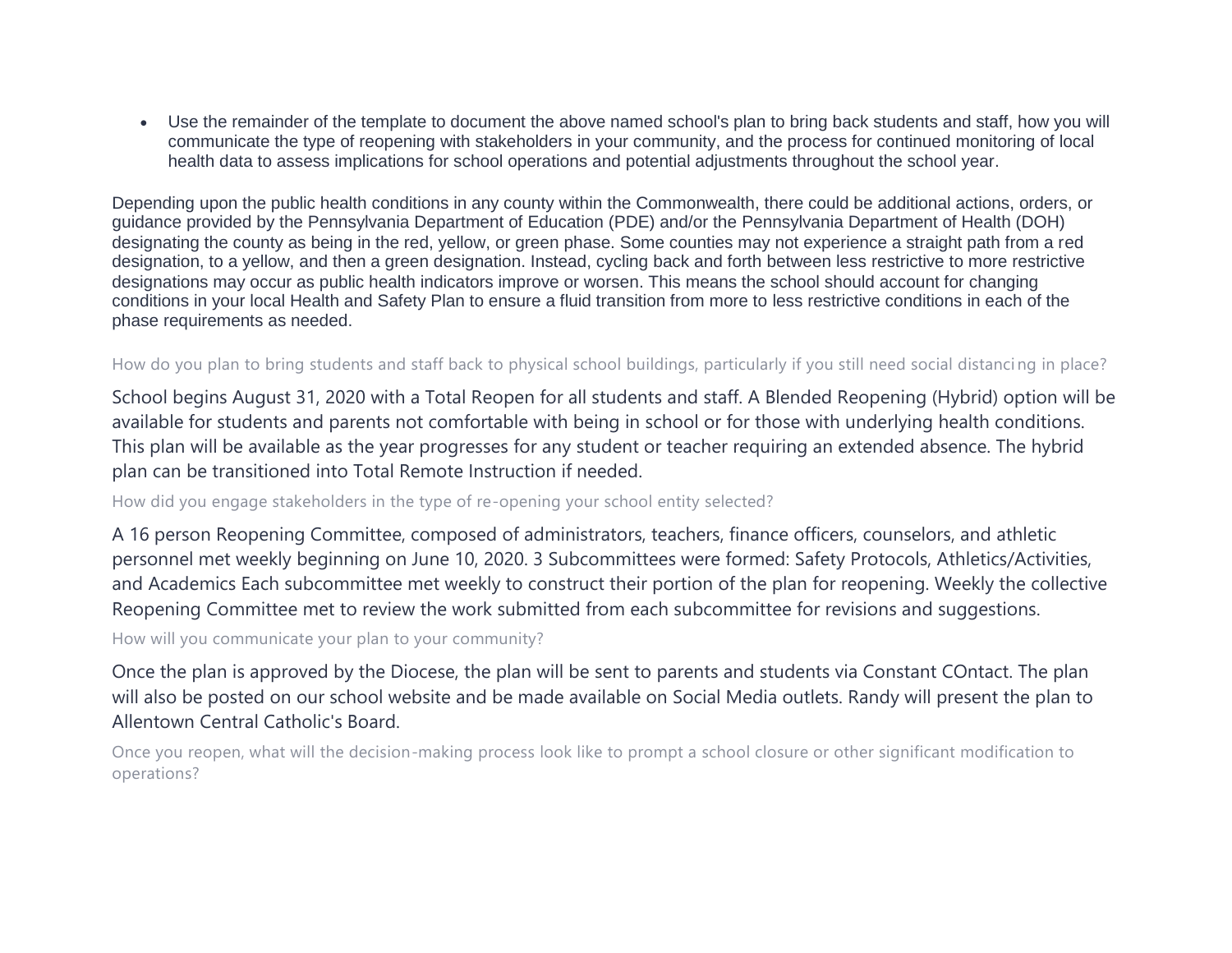Decisions will be made in consultation and guidance from the Department of Health and interaction and direction with the Diocesan Office of Education.

Due to the ever-changing conditions caused by the pandemic various options are available to best serve your students and families. Several scenarios are found below.

- **Total reopen for all students and staff** (but some students/families opt for distance learning out of safety/health concern).
- **Scaffolded reopening**: Some students are engaged in in-person learning, while others are distance learning (i.e., some grade levels in-person, other grade levels remote learning).
- **Blended reopening** that balances in-person learning and remote learning for all students (i.e., alternating days or weeks).
- **Total remote learning** for all students. (Plan should reflect future action steps to be implemented and conditions that would prompt the decision as to when schools will re-open for in-person learning).

#### Pandemic Team & Coordinator

Each school is required to identify a pandemic coordinator and/or pandemic team with defined roles and responsibilities for health and safety preparedness and response planning during the phased reopening of schools. The pandemic coordinator and team will be responsible for facilitating the local planning process, monitoring implementation of your local Health and Safety Plan, and continued monitoring of local health data to assess implications for school operations and potential adjustments to the Health and Safety Plan throughout the school year. To ensure a comprehensive plan that reflects the considerations and needs of every stakeholder in the local education community, Schools are encouraged to establish a pandemic team to support the pandemic coordinator. Inclusion of a diverse group of stakeholders is critical to the success of planning and implementation.Schools are highly encouraged to make extra effort to engage representatives from every stakeholder group (i.e., administrators, teachers, support staff, students, families, community health official or other partners), with a special focus on ensuring that the voices of underrepresented and historically marginalized stakeholder groups are prioritized. In the table below, identify the individual who will serve as the pandemic coordinator and the stakeholder group they represent in the row marked "Pandemic Coordinator". For each additional pandemic team member, enter the individual's name, stakeholder group they represent, and the specific role they will play in planning and implementation of your local Health and Safety Plan by entering one of the following under "Pandemic Team Roles and Responsibilities":

- Health and Safety Plan Development: Individual will play a role in drafting the enclosed Health and Safety Plan;
- Pandemic Crisis Response Team: Individual will play a role in within-year decision making regarding response efforts in the event of a confirmed positive case or exposure among staff and students; or
- Both (Plan Development and Response Team): Individuals will play a role in drafting the plan and within-year decision making regarding response efforts in the event of a confirmed positive case.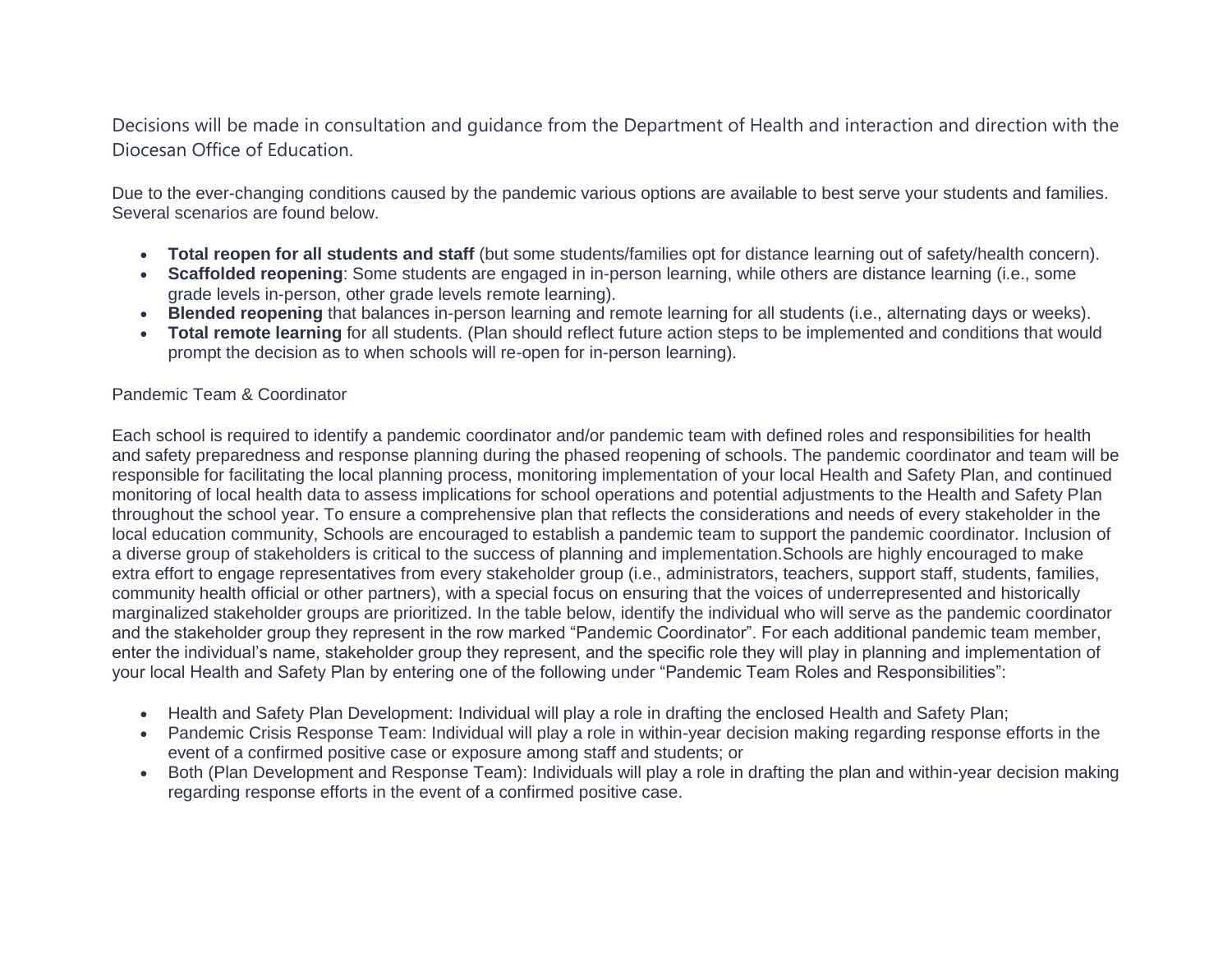#### Pandemic Team & Coordinator

|                | Individual(s)   | Stakeholder Group Represented | Pandemic Team Roles and Responsibilities |
|----------------|-----------------|-------------------------------|------------------------------------------|
| $\mathbf{1}$   | Randy Rice      | Administration                | Both                                     |
| $\overline{2}$ | Diane Young     | Administration                | <b>Both</b>                              |
| 3              | Karen Rolston   | Administration                | <b>Both</b>                              |
| 4              | Tim McGorry     | Safety/Security               | <b>Both</b>                              |
| 5              | Rob Baser       | Teachers                      | Health and Safety Plan Development       |
| 6              | Gerard Caprio   | Teachers                      | Both                                     |
| 7              | Jen Winchilla   | Teachers                      | Health and Safety Plan Development       |
| $8\,$          | Dennis Csensits | Athletics                     | Health and Safety Plan Development       |
| 9              | Adrienne Motley | Teachers/Activities           | Health and Safety Plan Development       |
| 10             | Margie Geist    | HR/Finance                    | Health and Safety Plan Development       |
| 11             |                 |                               |                                          |
| 12             |                 |                               |                                          |
| 13             |                 |                               |                                          |
| 14             |                 |                               |                                          |
| 15             |                 |                               |                                          |

#### **Key Strategies, Policies, and Procedures**

Once your School has determined the type of reopening that is best for your local community and established a pandemic coordinator and/or pandemic team, use the action plan templates on the following pages to create a thorough plan for each of the requirements outlined in the Pennsylvania Department of Education's Preliminary Guidance for Phased Reopening of PreK-12 Schools.

For each domain of the Health and Safety Plan, draft a detailed summary describing the key strategies, policies, and procedures your School will employ to satisfy the requirements of the domain. The domain summary will serve as the public-facing description of the efforts your School will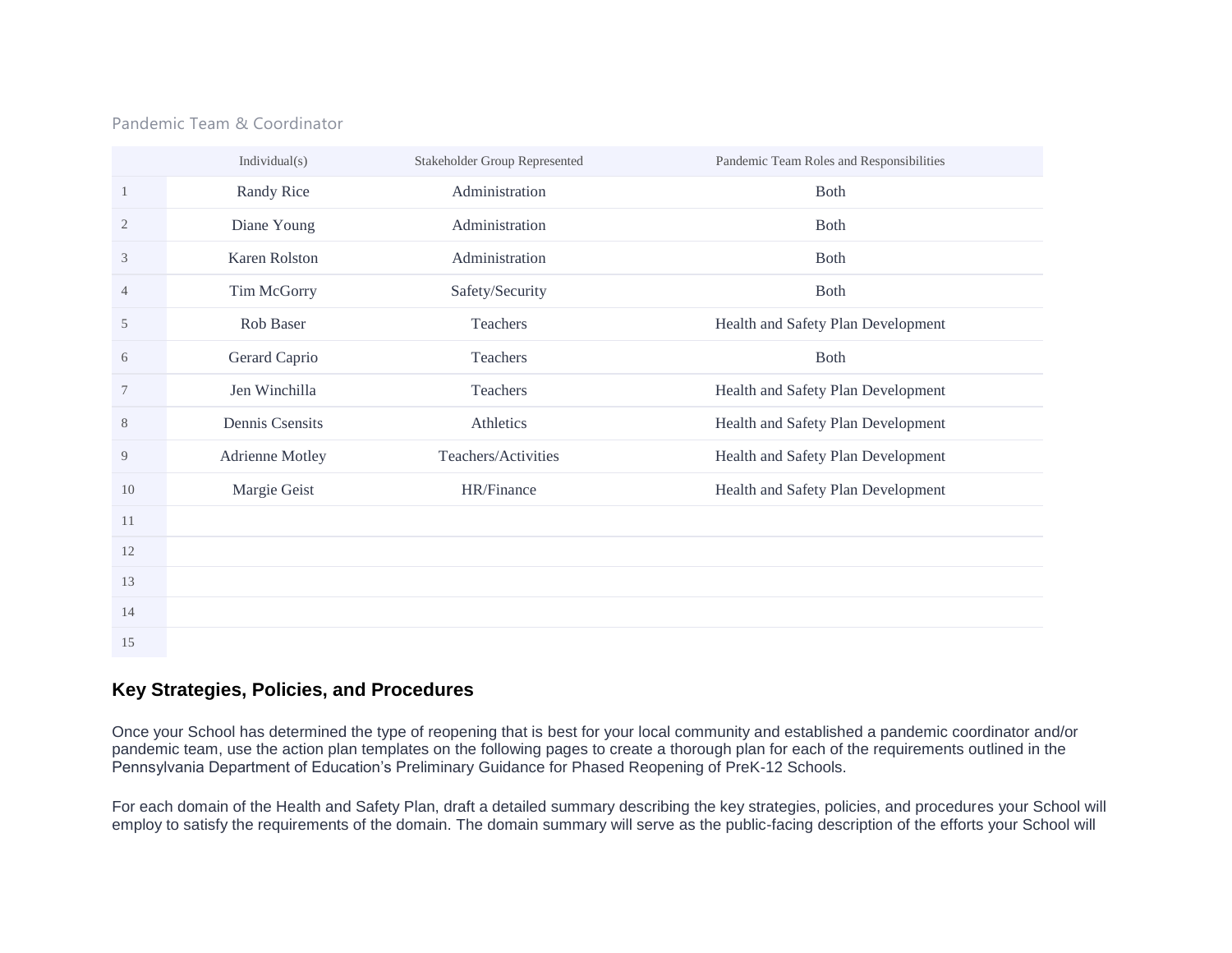take to ensure health and safety of every stakeholder in your local education community. Thus, the summary should be focused on the key information that staff, students, and families will require to clearly understand your local plan for the phased reopening of schools. You can use the key questions to guide your domain summary.

For each requirement within each domain, document the following:

- **Action Steps under Yellow Phase**: Identify the discrete action steps required to prepare for and implement the requirement under the guidelines outlined for counties in yellow. List the discrete action steps for each requirement in sequential order.
- **Action Steps under Green Phase**: Identify the specific adjustments the school will make to the requirement during the time period the county is designated as green. If implementation of the requirement will be the same regardless of county designation, then type "same as Yellow" in this cell.
- **Lead Individual and Position**: List the person(s) responsible for ensuring the action steps are fully planned and the school system is prepared for effective implementation.
- **Materials, Resources, and/or Supports Needed**: List any materials, resources, or support required to implement the requirement.
- **Professional Development (PD) Required**: In order to implement this requirement effectively, will staff, students, families, or other stakeholders require professional development?

#### How will you ensure the building is cleaned and ready to safely welcome staff and students?

The cleaning company, Vanguard, in coordination with Mike Chovanes, Director of Facilities, is spending the summer months sanitizing the building according to CDC guidelines. The Daytime crew will continuously clean bathrooms, handrails, water fountains, stairways, and other high traffic areas. The Nighttime crews are focusing on stripping, cleaning and waxing floors. All classrooms will be thoroughly sanitized prior to school beginning.

How will you procure adequate disinfection supplies meeting OSHA and CDC requirements for COVID-19?

# Mike Chovanes, Direct of Facilities, orders cleaning products, in coordination with Vanguard, to ensure the products meet CDC standards

How often will you implement cleaning, sanitation, disinfecting, and ventilation protocols/procedures to maintain staff and student safety?

# The Vanguard daytime crew will clean and sanitize all bathrooms, stairways, handrails, water fountains, etc. after every class period. Teachers will sanitize desks after classes leave their rooms throughout the day.

What protocols will you put in place to clean and disinfect throughout an individual school day?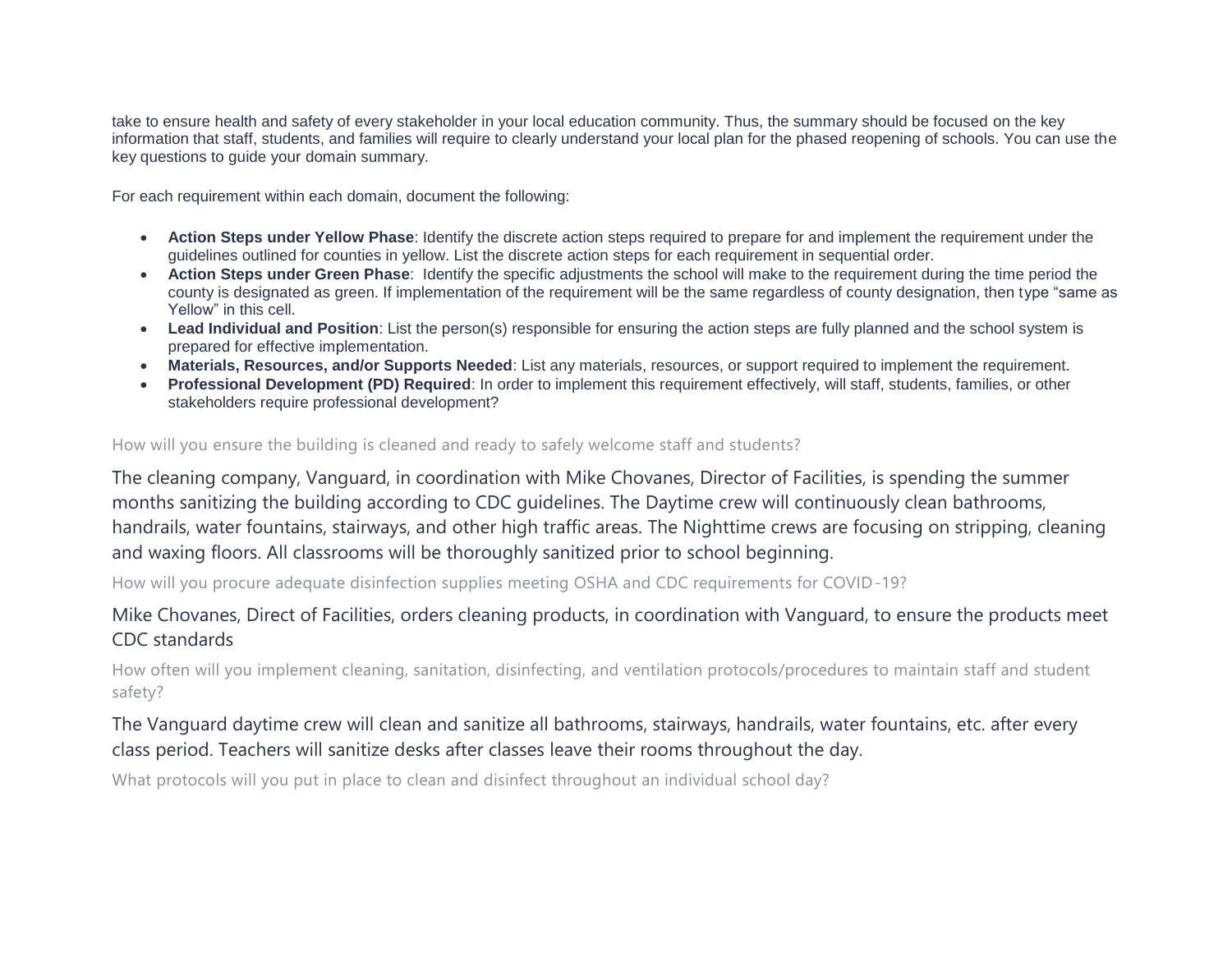# Room cleaning checklists will be visibly hung in every classroom to be completed and initialed after every cleaning. Cleaning checklists will also be hung in every bathroom and the elevator to be completed and initialed after every cleaning

Which stakeholders will be trained on cleaning, sanitizing, disinfecting, and ventilation protocols? When and how will the training be provided? How will preparedness to implement as a result of the training be measured?

All teachers and staff will be trained on the cleaning protocols during the In-service week prior to the beginning of school. The Reopening Committee Members will provide the training for teachers and staff. The Vanguard staff is trained regularly and is aware of CDC requirements.

## **Key Strategies, Policies, & Procedures**

For each domain of the Health and Safety Plan, draft a detailed summary describing the key strategies, policies, and procedures your School will employ to satisfy the requirements of the domain. The domain summary will serve as the public-facing description of the efforts your School will take to ensure health and safety of every stakeholder in your local education community. Thus, the summary should be focused on the key information that staff, students, and families will require to clearly understand your local plan for the phased reopening of schools. You can use the key questions to guide your domain summary.

For each requirement within each domain, document the following:

- **Action Steps under Yellow Phase**: Identify the discrete action steps required to prepare for and implement the requirement under the guidelines outlined for counties in yellow. List the discrete action steps for each requirement in sequential order.
- **Action Steps under Green Phase**: Identify the specific adjustments the school will make to the requirement during the time period the county is designated as green. If implementation of the requirement will be the same regardless of county designation, then type "same as Yellow" in this cell.
- **Lead Individual and Position**: List the person(s) responsible for ensuring the action steps are fully planned and the school system is prepared for effective implementation.
- **Materials, Resources, and/or Supports Needed**: List any materials, resources, or support required to implement the requirement.
- **Professional Development (PD) Required**: In order to implement this requirement effectively, will staff, students, families, or other stakeholders require professional development?

Actions Steps Under YELLOW Phase for cleaning, sanitizing, disinfecting, and ventilating learning spaces, surfaces, and any other areas used by students (i.e., restrooms, drinking fountains, hallways, and transportation)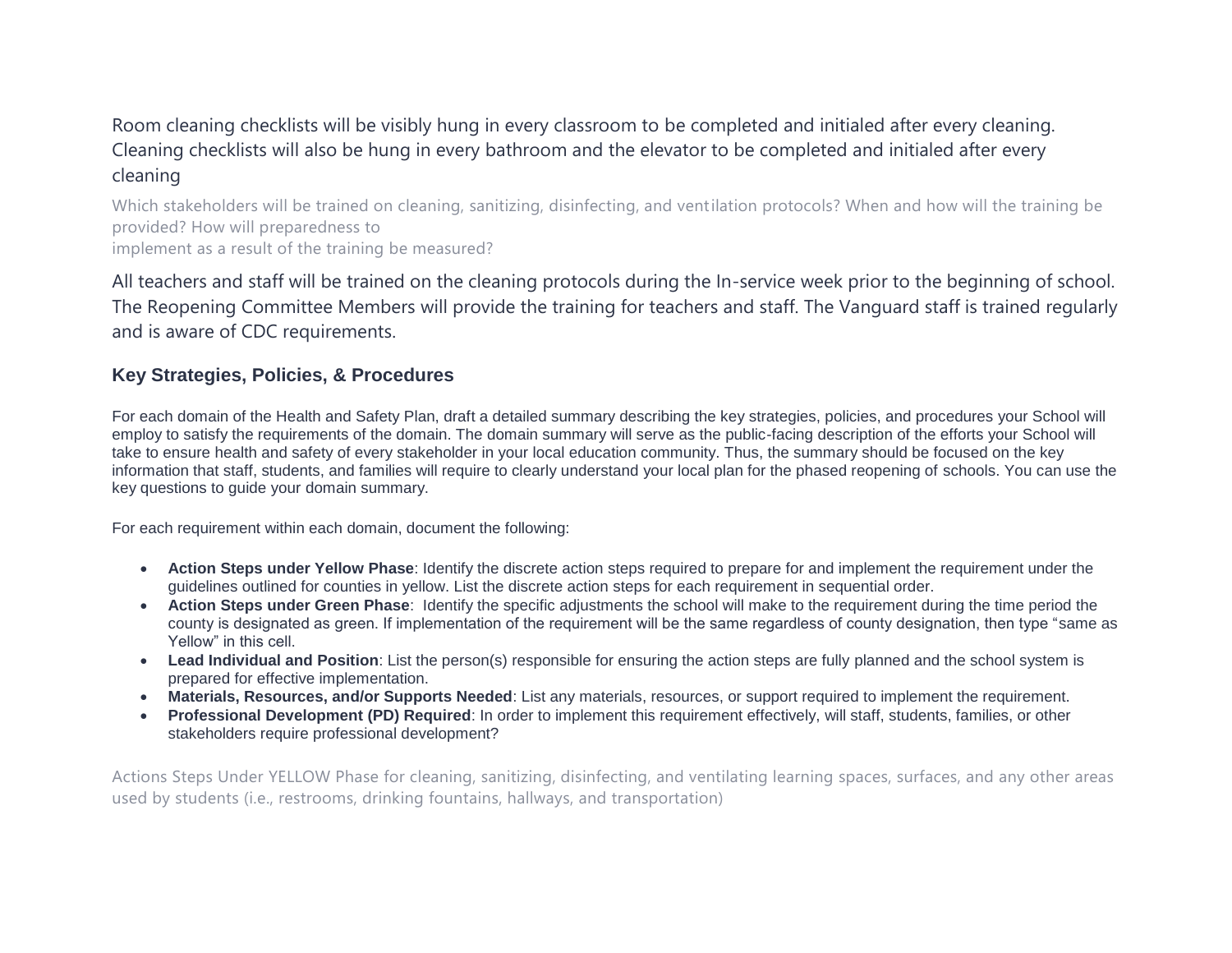|                                       | Lead Individual & Position                    | Materials,<br>Resources,<br>and/or<br>Supports<br>Needed | PD Required<br>(Y/N) |
|---------------------------------------|-----------------------------------------------|----------------------------------------------------------|----------------------|
| Mike Chovanes, Director of facilities | Cleaning crew members, cleaning products used | N <sub>0</sub>                                           |                      |

Actions Steps Under GREEN Phase for cleaning, sanitizing, disinfecting, and ventilating learning spaces, surfaces, and any ot her areas used by students (i.e., restrooms, drinking fountains, hallways, and transportation)

|                                                                                                              | Lead Individual & Position                |                                   |                                               |                                                       |                      |
|--------------------------------------------------------------------------------------------------------------|-------------------------------------------|-----------------------------------|-----------------------------------------------|-------------------------------------------------------|----------------------|
| Mike Chovanes, Director of facilities<br>Other cleaning, sanitizing, disinfecting, and ventilation practices |                                           |                                   | Cleaning crew members, cleaning products used | N <sub>0</sub>                                        |                      |
|                                                                                                              | Action Steps under<br><b>Yellow Phase</b> | Action Steps under Green<br>Phase | Lead Individual and Position                  | Materials,<br>Resources, and<br>or Supports<br>Needed | PD Required<br>(Y/N) |

As outlined above Same as yellow Mike Chovanes same as outlined above No

How will classrooms/learning spaces be organized to mitigate spread?

Hand sanitizing stations will be found throughout the school. All students and staff members will be temperature screened as they enter the building daily. Anyone with an elevated temperature (100.4 or higher) will be moved to an isolation area. Temperature will be checked again 20 minutes later, and if still elevated, they will be asked to leave the school. All nonessential furniture will be removed from classrooms to maximize space available for student desks. Student desks will be positioned between 3-6 feet apart, front-to-back and side-to-side. All students and staff must wear face masks during the school day. Teachers must wear face shields while teaching classes. Textbooks will be issued and the students will be instructed to take them home and leave them there. On-line text books and PDFs will be utilized during class time, therefore, students only need their iPads. All assignments, test and quizzes will be completed and submitted on-line only. Students will be allowed 7 minutes between classes to traverse the building. Certain stairways will be indicated as UP only and others will be indicated as DOWN only. Students will be restricted from locker use except for when arriving at school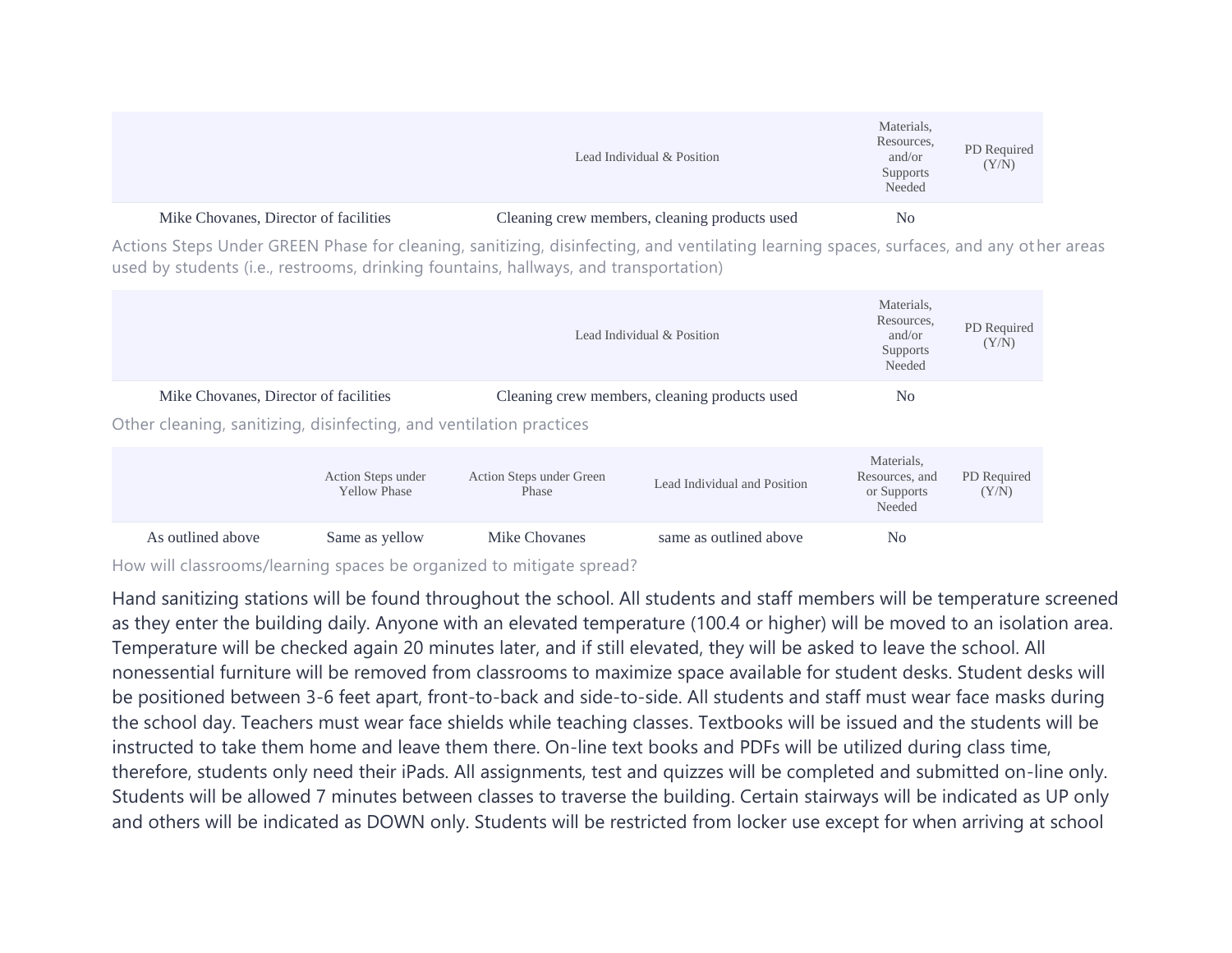# first thing in the morning, at their lunch period and after PM Announcements. Students will be restricted from using restrooms between classes. Students must go to class first and ask permission to use the restroom

How will you group students with staff to limit the number of individuals who come into contact with each other throughout the school day?

## Students will be assigned classes based upon requests No communal areas may be used by students or staff

What policies and procedures will govern use of other communal spaces within the school building?

# No communal spaces will be used. Some procedures will be moved to an on-line/electronic format to avoid large gatherings. For example, Zoom meetings will continue to be used as frequently as possible.

How will you utilize outdoor space to help meet social distancing needs?

## We do not have outside space

How will you adjust student transportation to meet social distancing requirements?

## Bussing is determined by the students' district of residence.

What visitor and volunteer policies will you implement to mitigate spread?

Visitor/Volunteer access will be limited to appointment only. All visitors must check their temperature upon entering the building and complete the Covid-19 questionnaire. Any person with an elevated temperature (100.4 or higher) or who responds "yes" to any of the COVID questions will be required to leave the building.

Will any of these social distancing and other safety protocols differ based on age and/or grade ranges?

## No

Which stakeholders will be trained on social distancing and other safety protocols? When and how will the training be provided? How will preparedness to implement as a result of the training be measured?

All professional and support staff and students will be trained. The training will be provided during in-service and orientation days. Practice runs will be used during the in-service and orientation days.

# **Social Distancing and Other Safety Protocols**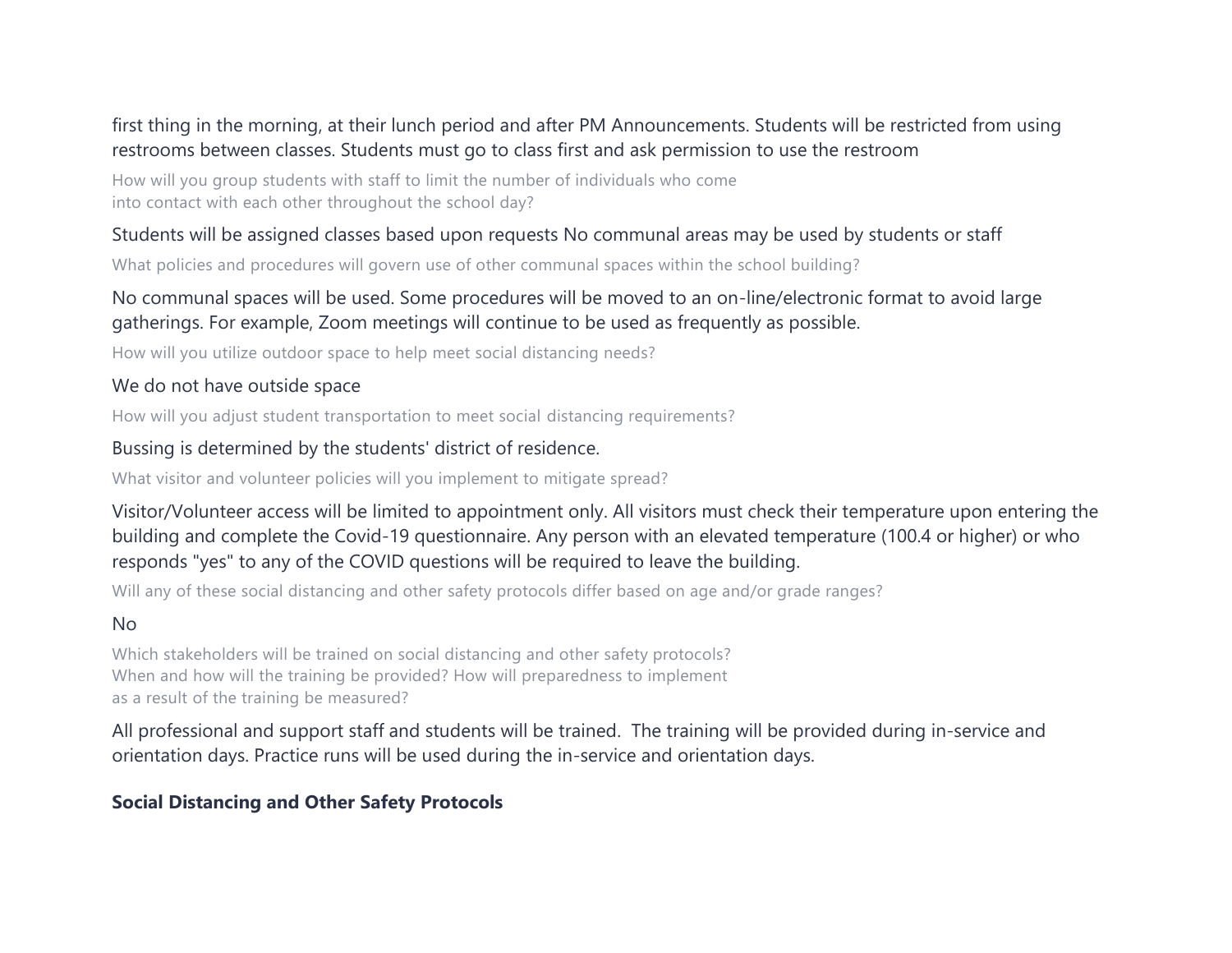# Key Questions- Answer each question briefly and complete chart with detailed plan.

Social Distancing and Other Safety Protocols

|                                                                                                                                                                                                                   | Actions Steps under Yellow                                                                                                                                                                                                     | Action<br><b>Steps</b><br>under<br>Green | Lead Individual                              | Materials, Resources<br>and/or Supports Needed                                      | PD<br>Required<br>(Y/N) |
|-------------------------------------------------------------------------------------------------------------------------------------------------------------------------------------------------------------------|--------------------------------------------------------------------------------------------------------------------------------------------------------------------------------------------------------------------------------|------------------------------------------|----------------------------------------------|-------------------------------------------------------------------------------------|-------------------------|
| Classroom/<br>learning space<br>occupancy<br>that allows for<br>$3-6$ feet of<br>separation<br>among<br>students and<br>staff<br>throughout the<br>day, to the<br>maximum<br>extent<br>feasible. See<br>Appendix. | All nonessential furniture will be removed from classrooms<br>to maximize space available for student desks. Student<br>desks will be positioned between 3-6 feet apart, front-to-<br>back and side-to-side.                   | same as<br>yellow                        | classroom<br>teachers                        | none                                                                                | N <sub>0</sub>          |
| Restricting the<br>use of<br>cafeterias and<br>other<br>congregate<br>settings, and<br>serving meals<br>in alternate<br>settings such<br>as classrooms                                                            | Lunch periods will be split between the cafeteria and<br>auditorium as needed to maximize space between students.<br>Plexiglas dividers will be positioned on all cafeteria tables<br>to maximize safety during lunch periods. | same as<br>yellow                        | staff,<br>administration,<br>cafeteria staff | none                                                                                | No                      |
| Hygiene<br>practices for<br>students and<br>staff including<br>the manner<br>and frequency<br>of hand-<br>washing and                                                                                             | Hand sanitizing stations will be found throughout the<br>school (at every entrance, in hallways and classrooms).<br>Hand soap dispensers and paper towel holders in bathrooms<br>will be continuously stocked                  | same as<br>in<br>yellow                  | all staff                                    | hand sanitizer refill<br>bottles, hand soap refill<br>bottles, paper towel<br>stock | N <sub>o</sub>          |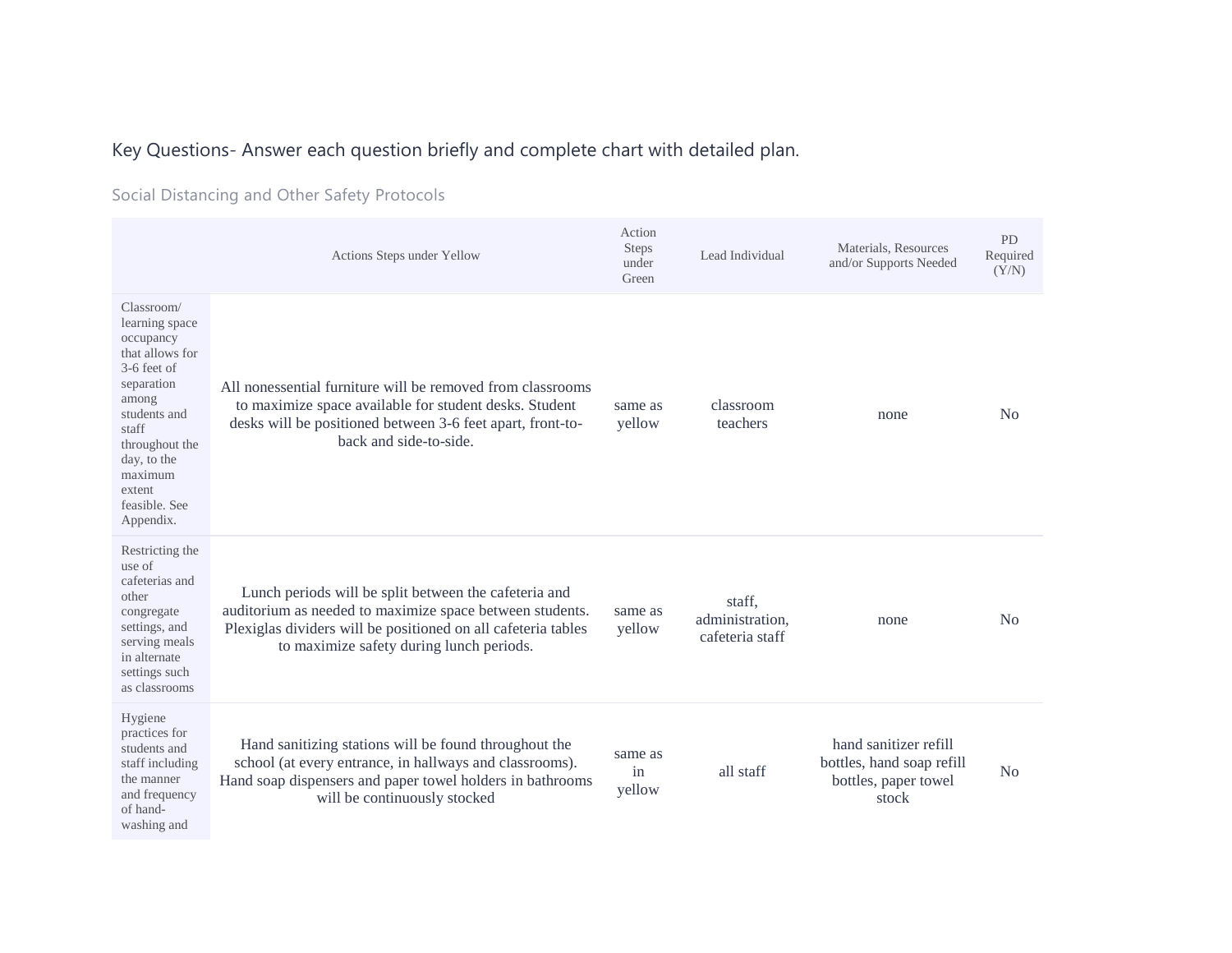|                                                                                                                                                                  | Actions Steps under Yellow                                                                                                                                                                                    | Action<br><b>Steps</b><br>under<br>Green | Lead Individual                            | Materials, Resources<br>and/or Supports Needed | <b>PD</b><br>Required<br>(Y/N) |
|------------------------------------------------------------------------------------------------------------------------------------------------------------------|---------------------------------------------------------------------------------------------------------------------------------------------------------------------------------------------------------------|------------------------------------------|--------------------------------------------|------------------------------------------------|--------------------------------|
| other best<br>practices.                                                                                                                                         |                                                                                                                                                                                                               |                                          |                                            |                                                |                                |
| Posting signs,<br>in highly<br>visible<br>locations, that<br>promote<br>everyday<br>protective<br>measures, and<br>how to stop<br>the spread of<br>germs.        | Infectious Disease posters will be hung throughout the<br>hallways and classrooms on how to "stop the spread".                                                                                                | same as<br>in<br>yellow                  | administration                             | posters                                        | N <sub>0</sub>                 |
| Identifying<br>and restricting<br>non-essential<br>visitors and<br>volunteers.                                                                                   | All visitors must have an appointment to be able to enter<br>the building. Others will not be allowed in the building.                                                                                        | same as<br>in<br>yellow                  | all staff                                  | none                                           | No                             |
| Handling<br>sporting<br>activities for<br>recess and<br>physical<br>education<br>classes<br>consistent<br>with the CDC<br>Considerations<br>for Youth<br>Sports. | PE classes will utilize personal exercise activities in small<br>groups and lecture classes. Athletics will follow the "return<br>to play" protocol that has been submitted to and approved<br>by the Diocese | same as<br>yellow                        | PE Teachers and<br>Athletic s<br>personnel | none                                           | Yes                            |
| Limiting the<br>sharing of<br>materials<br>among<br>students                                                                                                     | Students will not be allowed to share materials.                                                                                                                                                              | same as<br>yellow                        | All staff                                  | none                                           | N <sub>0</sub>                 |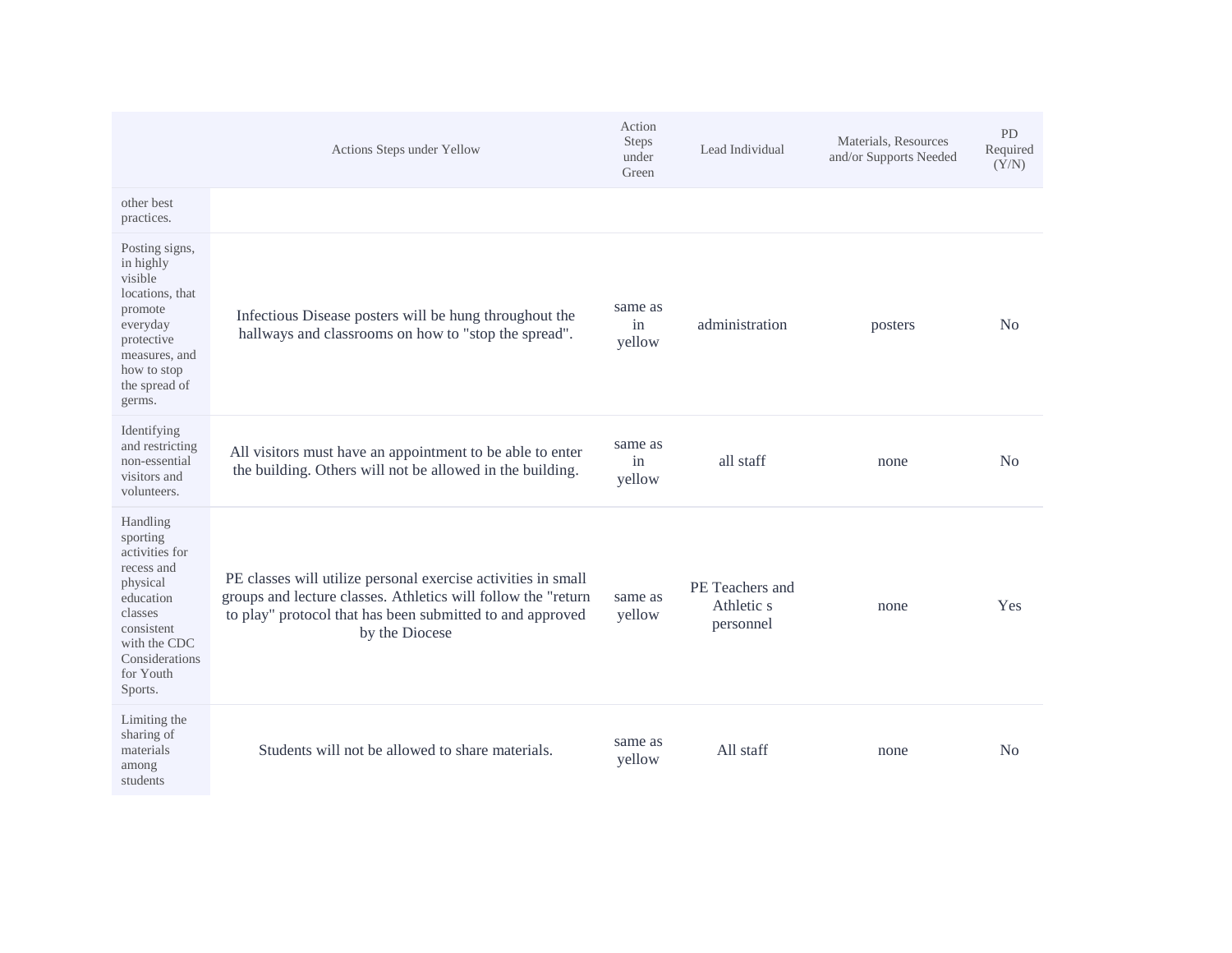|                                                                                                                                                                                                                   | Actions Steps under Yellow                                                                                                                                                                                                            | Action<br>Steps<br>under<br>Green | Lead Individual         | Materials, Resources<br>and/or Supports Needed | <b>PD</b><br>Required<br>(Y/N) |
|-------------------------------------------------------------------------------------------------------------------------------------------------------------------------------------------------------------------|---------------------------------------------------------------------------------------------------------------------------------------------------------------------------------------------------------------------------------------|-----------------------------------|-------------------------|------------------------------------------------|--------------------------------|
| Staggering the<br>use of<br>communal<br>spaces and<br>hallways                                                                                                                                                    | Communal spaces will not be used by students or staff.<br>Students will be given extended time between classes to<br>traverse the building. Certain stairways will be designated<br>UP and certain stairways will be designated DOWN. | same as<br>yellow                 | All staff               | none                                           | Yes                            |
| Adjusting<br>transportation<br>schedules and<br>practices to<br>create social<br>distance<br>between<br>students                                                                                                  | Bussing to school is determined by the students' district of<br>residence.                                                                                                                                                            | same as<br>yellow                 | <b>School Districts</b> | none                                           | No                             |
| Limiting the<br>number of<br>individuals in<br>classrooms<br>and other<br>learning<br>spaces, and<br>interactions<br>between<br>groups of<br>students                                                             | The number of students in classes is always limited. Larger<br>areas (ie. media center) will not be used or used minimally.                                                                                                           | same as<br>yellow                 | Administrators          | none                                           | No                             |
| Coordinating<br>with local<br>childcare<br>regarding on<br>site care,<br>transportation<br>protocol<br>changes and,<br>when possible,<br>revised hours<br>of operation or<br>modified<br>school-year<br>calendars | N/A                                                                                                                                                                                                                                   | N/A                               | N/A                     | N/A                                            | N <sub>0</sub>                 |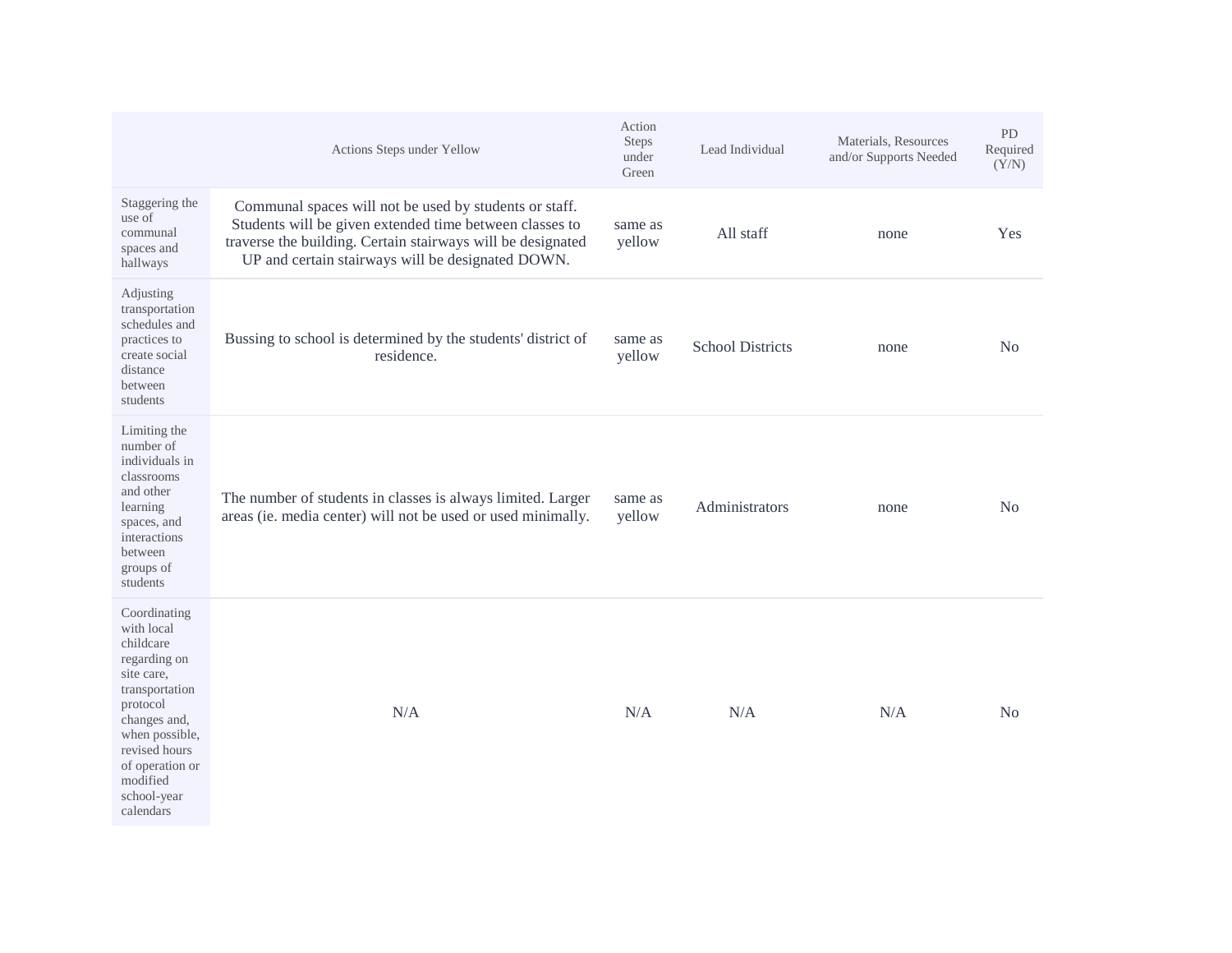|                                                       | Actions Steps under Yellow                                                                                                                                                                                                                                                                                                | Action<br><b>Steps</b><br>under<br>Green | Lead Individual | Materials, Resources<br>and/or Supports Needed           | <b>PD</b><br>Required<br>(Y/N) |
|-------------------------------------------------------|---------------------------------------------------------------------------------------------------------------------------------------------------------------------------------------------------------------------------------------------------------------------------------------------------------------------------|------------------------------------------|-----------------|----------------------------------------------------------|--------------------------------|
| Other social<br>distancing and<br>safety<br>practices | All students and staff members will be temperature<br>screened as they enter the building daily. Anyone with an<br>elevated temperature (100.4 or higher) will be moved to an<br>isolation area. Temperature will be checked again 20<br>minutes later, and if still elevated, they will be asked to<br>leave the school. | same as<br>yellow                        | All staff       | thermal thermometers,<br>walk through thermal<br>screens | Yes                            |

## **Monitoring Student and Staff Health**

Key Questions - Answer each question briefly and complete chart with detailed plan.

How will you monitor students, staff, and others who interact with each other to ensure they are healthy and not exhibiting signs of illness?

#### Temperature checks will be taken upon entry to the building. Daily logs will be reviewed. Student attendance will be monitored.

Where, to whom, when, and how frequently will the monitoring take place (e.g. parent or child report from home or upon arrival to school)?

## Monitoring will occur upon arrival to school. Parents will also be required to provide information when calling students out absent from school.

What is the policy for quarantine or isolation if a staff, student, or other member of the school community becomes ill or has been exposed to an individual confirmed positive for COVID-19?

Immediate isolation from the rest of the school community. Student/staff member must go home and may not return until they have written clearance from their doctor. Students and staff will be highly encouraged to remain home if not feeling well in any way.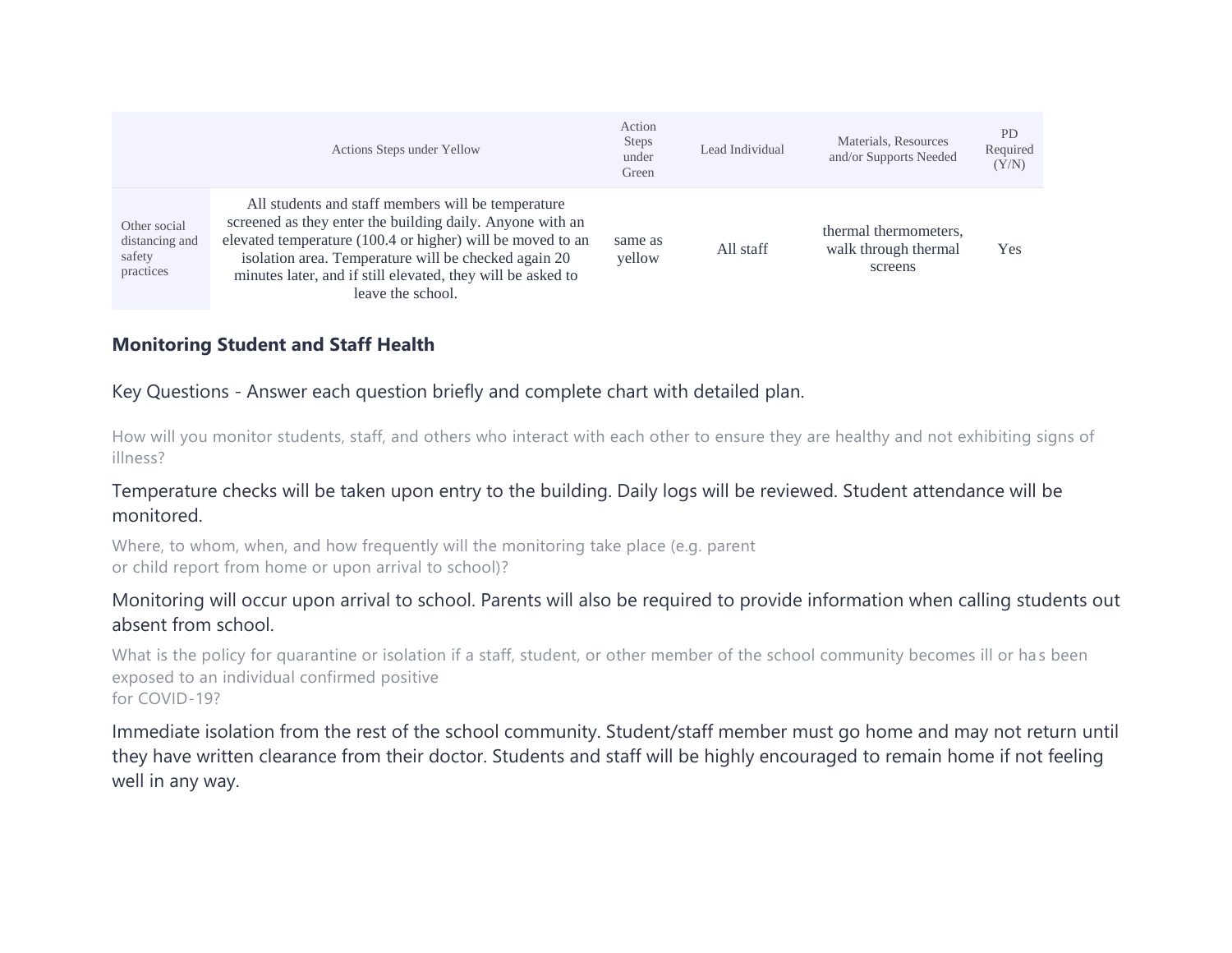Which staff will be responsible for making decisions regarding quarantine or isolation requirements of staff or students?

#### Any member of the administrative team

What conditions will a staff or student confirmed to have COVID-19 need to meet to safely return to school? How will you accommodate staff who are unable to uncomfortable to return?

#### Written clearance from a doctor.

#### Staff will be given the option to utilize the Blended Learning Model as they are able to teach classes.

How will you determine which students are willing/able to return? How will you accommodate students who are unable or uncomfortable to return?

#### Students with written clearance from a doctor may return to school.

#### Students unable to return to school will be able to utilize the Blended Learning Model to attend classes.

When and how will families be notified of confirmed staff or student illness or exposure and resulting changes to the local H ealth and Safety Plan?

# A letter will emailed home and a One Call notification will be sent to all parents regarding the exposure once the school is notified. The same safety protocols will be used and remain in place as outlined previously.

Which stakeholders will be trained on protocols for monitoring student and staff health? When and how will the training be pr ovided? How will preparedness to implement as a result of the training be measured?

## The school nurses and administrative team will be responsible. School nurses receive training from their district (ASD). The administrative team will be trained during the opening in-services, along with the entire staff

Monitoring Student and Staff Health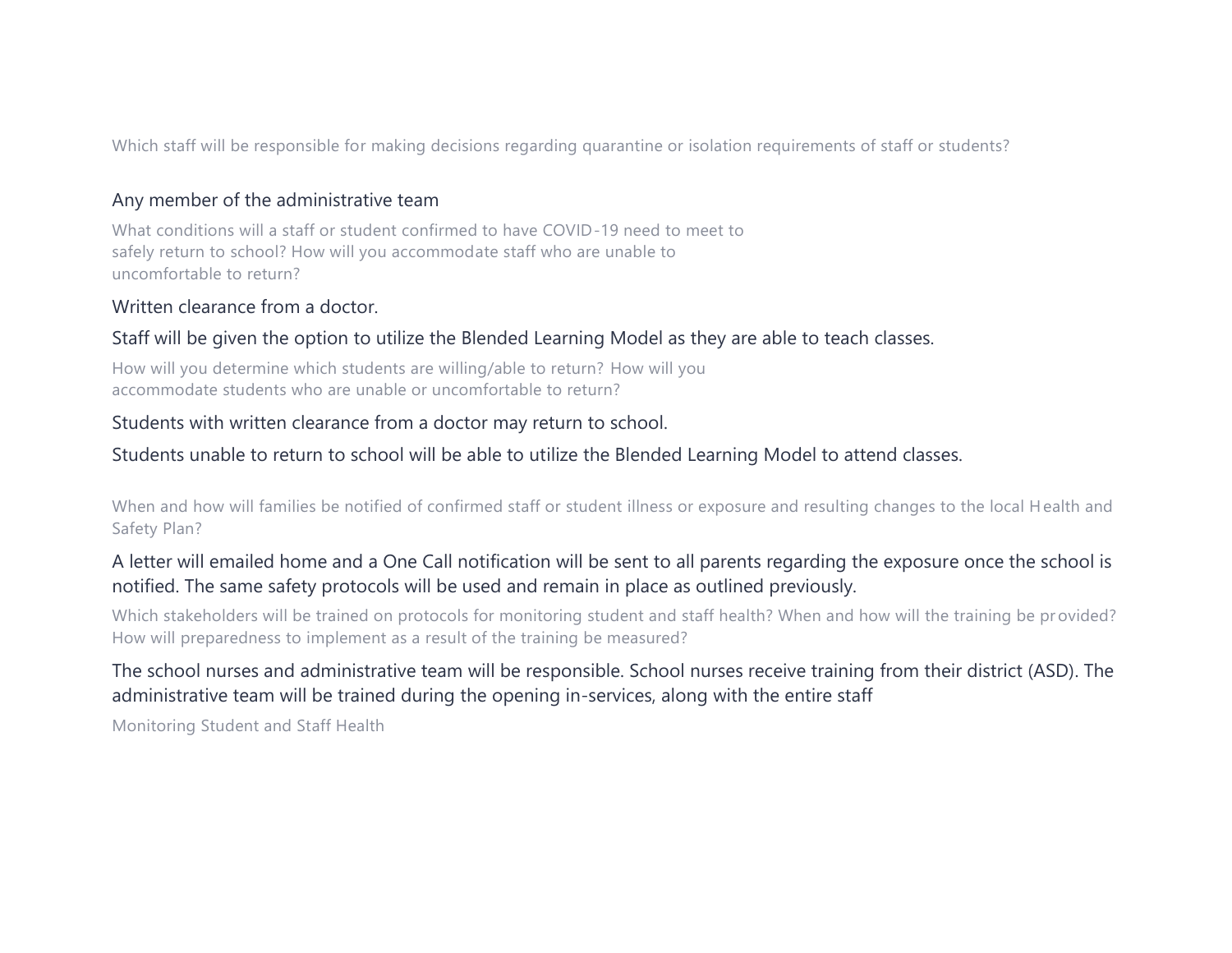|                                                                                                                                                      | Action Steps under Yellow Phase                                                                                   | Action<br>Steps under<br>Green<br>Phase | Lead Individual and<br>Position | Materials, Resources, and/or<br><b>Supports Needed</b> | PD<br>Required<br>(Y/N) |
|------------------------------------------------------------------------------------------------------------------------------------------------------|-------------------------------------------------------------------------------------------------------------------|-----------------------------------------|---------------------------------|--------------------------------------------------------|-------------------------|
| Monitoring<br>students and<br>staff for<br>symptoms<br>and history<br>of exposure                                                                    | Temperature screening for all students and staff<br>daily. Staff will complete the Covid-19<br>questionnaire      | same as<br>yellow                       | All staff                       | thermal thermometers, thermal<br>walk-through screens  | Yes                     |
| Isolating or<br>quarantining<br>students,<br>staff, or<br>visitors if<br>they<br>become sick<br><b>or</b><br>demonstrate<br>a history of<br>exposure | Persons will be isolated from the rest of the school<br>community and sent home                                   | same as<br>yellow                       | All staff, school<br>nurse      | thermal thermometers, thermal<br>walk-through screens  | Yes                     |
| Returning<br>isolated or<br>quarantined<br>staff,<br>students, or<br>visitors to<br>school                                                           | Visitors to the school will be limited. Students and<br>staff may return with written clearance from a<br>doctor. | same as<br>yellow                       | All staff                       | thermometers, questionnaires                           | Yes                     |
| Notifying<br>staff,<br>families.<br>and the<br>public of<br>school<br>closures and<br>within-<br>school-year<br>changes in<br>safety<br>protocols    | Email blasts, One Call notifications, Social media<br>posts                                                       | same as<br>yellow                       | Administration                  | none                                                   | N <sub>o</sub>          |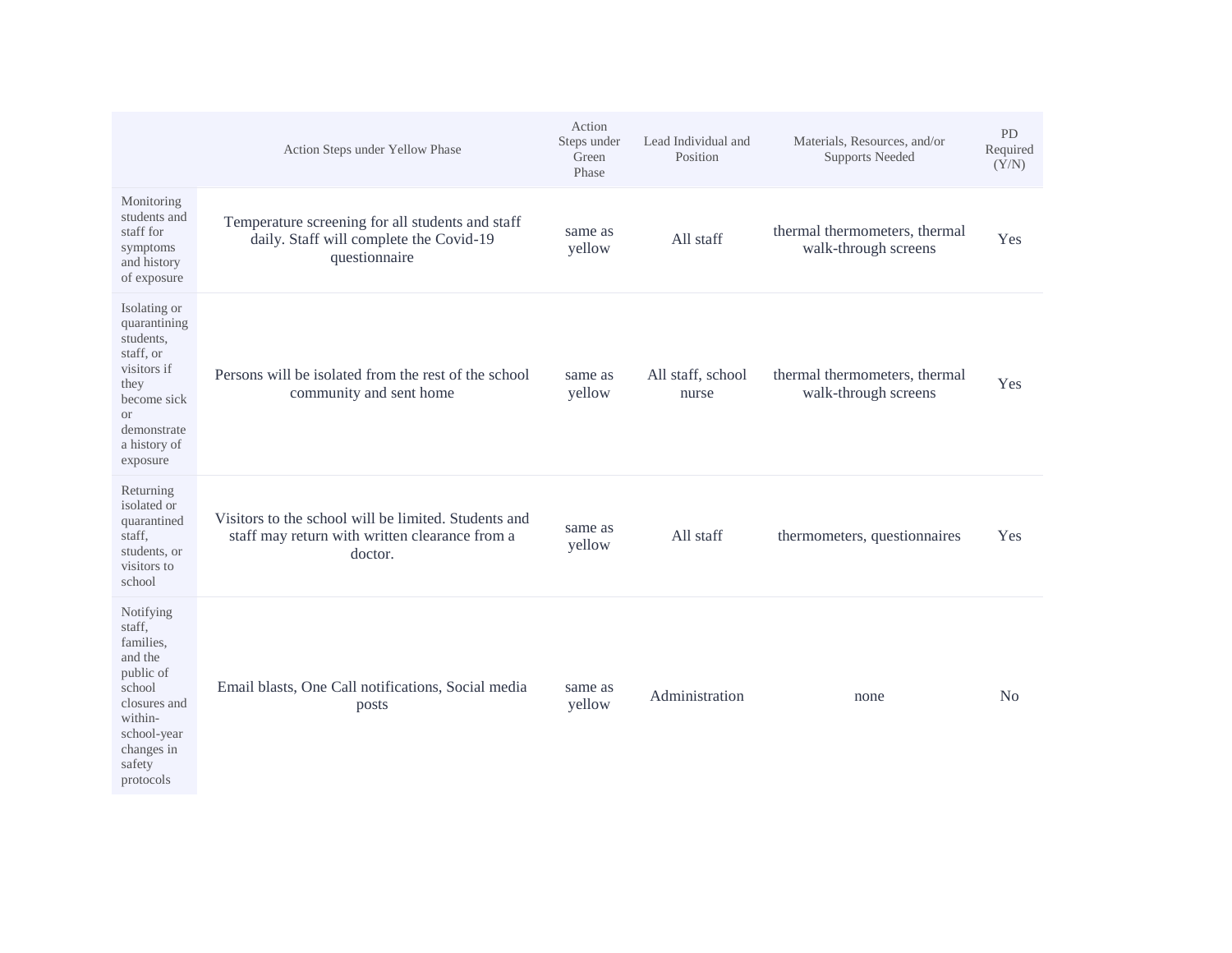|                                                      | Action Steps under Yellow Phase | Action<br>Steps under<br>Green<br>Phase | Lead Individual and<br>Position | Materials, Resources, and/or<br><b>Supports Needed</b> | PD<br>Required<br>(Y/N) |
|------------------------------------------------------|---------------------------------|-----------------------------------------|---------------------------------|--------------------------------------------------------|-------------------------|
| Other<br>monitoring<br>and<br>screening<br>practices | As outlined in the plans above  | same as<br>yellow                       | All staff                       | none                                                   | N <sub>0</sub>          |

#### **Other Considerations for Students and Staff**

Key Questions - Answer each question briefly and complete chart with detailed plan.

What is the local policy/procedure regarding face coverings for staff? What is the policy/procedure for students?

All students and staff will be issued face masks from the school. This will become a part of the student uniform for the 2020-2021 school year. Face masks must be worn, at all times (except when eating) by students, staff and visitors. Teachers are required to wear face shields while teaching classes

What special protocols will you implement to protect students and staff at higher risk for severe illness?

Encourage the student or staff member to stay home and utilize the Blended Learning Model provided until the risk lessons. Obtain medical protocols for students with health conditions from the nurse's office for instructions on how to proceed

How will you ensure enough substitute teachers are prepared in the event of staff illness?

All substitute teachers will be asked to attend the faculty-in-services in August. The in-services will be recorded for those unable to attend to watch at a later date, prior to being allowed to substitute in the building. As a faculty, we cover amongst ourselves as well.

How will the School strategically deploy instructional and non-instructional staff to ensure all students have access to quality learning opportunities, as well as supports for social emotional wellness at school and at home?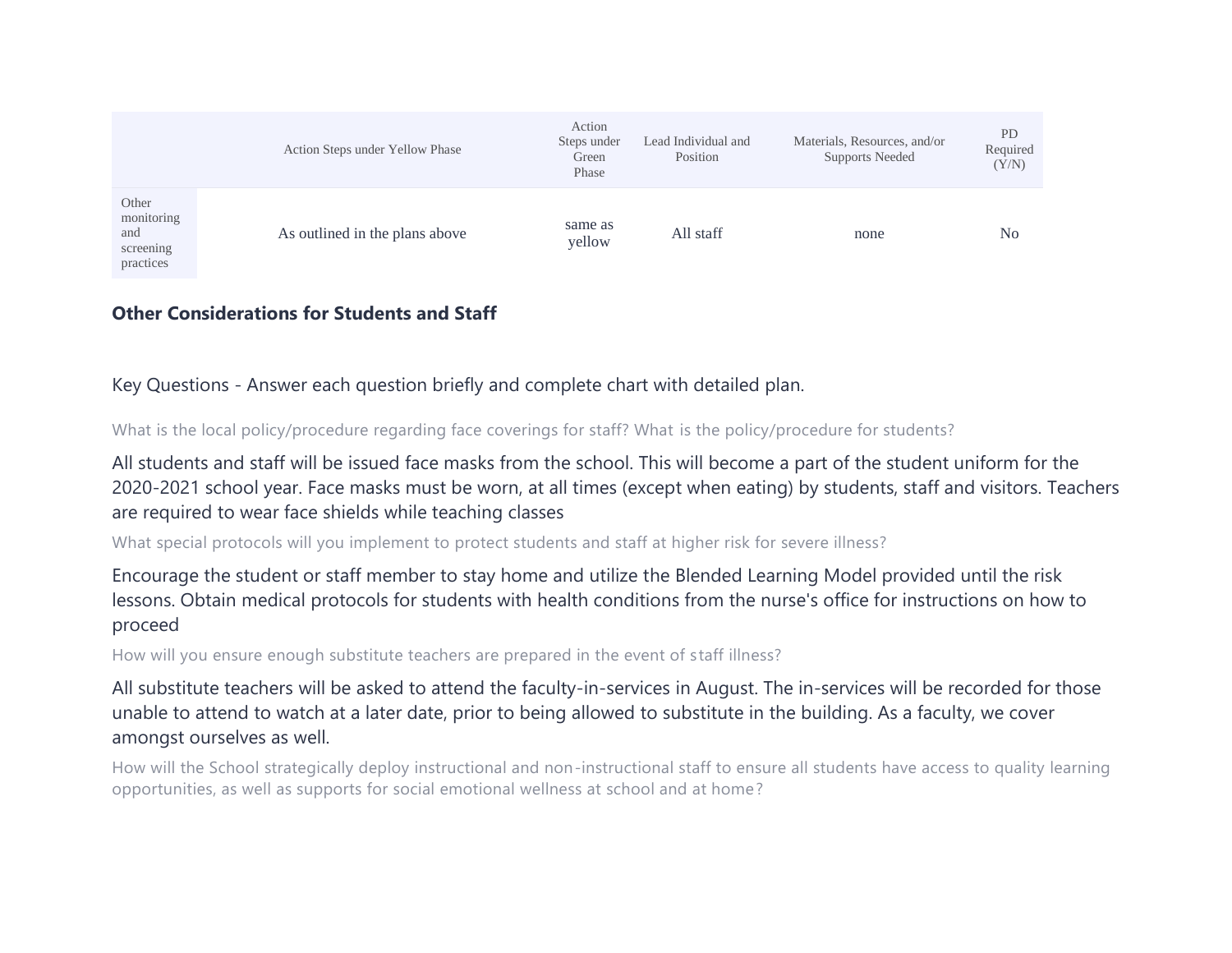School Counselors and Academic Achievement teachers have been and will continue to meet with students individually, either in person, while maintaining social distancing and utilizing masks, or through a Zoom meeting, to monitor student progress and provide support as needed.

Other Considerations for Students and Staff

|                                                                                                                    | Action Plan in Yellow Phase                                                                                                                                                                                                                                                                    | Action<br>Plan in<br>Green<br>Phase | Lead Individual and<br>Position | Materials,<br>Resources,<br>and/or<br>Supports<br>Needed | PD<br>Required<br>(Y/N) |
|--------------------------------------------------------------------------------------------------------------------|------------------------------------------------------------------------------------------------------------------------------------------------------------------------------------------------------------------------------------------------------------------------------------------------|-------------------------------------|---------------------------------|----------------------------------------------------------|-------------------------|
| Protecting<br>students<br>and staff at<br>higher risk<br>for severe<br>illness                                     | Blended Learning Model will be offered. Masks and face shields will be<br>worn at all times                                                                                                                                                                                                    | same as<br>yellow                   | All staff, nurses               | none                                                     | N <sub>0</sub>          |
| Use of face<br>coverings<br>(masks or<br>face<br>shields) by<br>all staff                                          | All staff must wear face masks all day. Face shields must be worn by<br>teachers while teaching classes.                                                                                                                                                                                       | same as<br>yellow                   | All staff                       | masks, face<br>shields                                   | No                      |
| Use of face<br>coverings<br>(masks or<br>face<br>shields) by<br>older<br>students (as<br>appropriate)              | All students must wear masks all day except for when eating. Central<br>Catholic will provide the masks for students and the masks will be a part<br>of the uniform for the 2020-2021 academic year                                                                                            | same as<br>yellow                   | Administration.<br>all staff    | masks                                                    | N <sub>o</sub>          |
| Unique<br>safety<br>protocols<br>for students<br>with<br>complex<br>needs or<br>other<br>vulnerable<br>individuals | Students requiring unique safety protocols must present a written request<br>from a doctor. Accommodations will be made to the best of our ability.<br>Blended learning Model will also be offered.<br>Students unable to wear masks will be offered face shields to wear in<br>lieu of masks. | same as<br>yellow                   | Administration                  | none                                                     | N <sub>0</sub>          |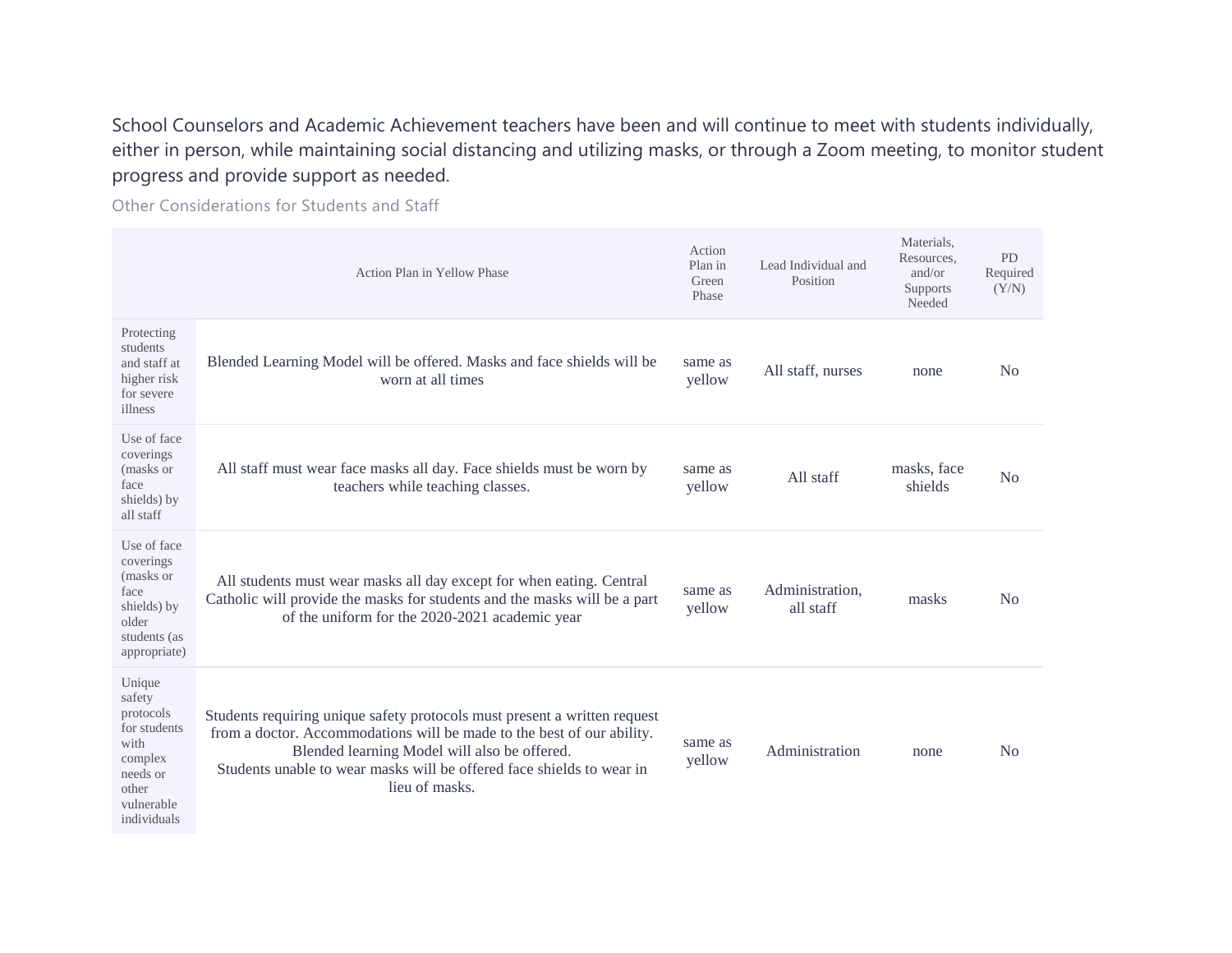|                                     | Action Plan in Yellow Phase                                                                                                                                                 | Action<br>Plan in<br>Green<br>Phase | Lead Individual and<br>Position | Materials,<br>Resources,<br>and/or<br>Supports<br>Needed | <b>PD</b><br>Required<br>(Y/N) |
|-------------------------------------|-----------------------------------------------------------------------------------------------------------------------------------------------------------------------------|-------------------------------------|---------------------------------|----------------------------------------------------------|--------------------------------|
| Strategic<br>deployment<br>of staff | All staff will be required to monitor student movements in the hallways,<br>ensure students are maintaining social distancing and locker restrictions<br>are being followed | same as<br>yellow                   | All staff                       | none                                                     | No                             |

## **Health and Safety Plan Professional Development**

The success of your plan for a healthy and safe reopening requires all stakeholders to be prepared with the necessary knowledge and skills to implement the plan as intended. For each item that requires professional development, document the following components of your professional learning plan.

- **Topic**: List the content on which the professional development will focus.
- **Audience**: List the stakeholder group(s) who will participate in the professional learning activity.
- **Lead Person and Position**: List the person or organization that will provide the professional learning.
- **Session Format**: List the strategy/format that will be utilized to facilitate participant learning.
- **Materials, Resources, and or Supports Needed**: List any materials, resources, or support required to implement the requirement.
- **Start Date**: Enter the date on which the first professional learning activity for the topic will be offered.
- **Completion Date**: Enter the date on which the last professional learning activity for the topic will be offered.

| Session Topic | Audience                  | Lead Person & Position | <b>Session Format</b>                  | Materials, Resources, and/or<br>Supports Needed | Start   | End    |
|---------------|---------------------------|------------------------|----------------------------------------|-------------------------------------------------|---------|--------|
| PPE use       | All staff and<br>students | Gerard Caprio, Teacher | Faculty in-services,<br>class meetings | masks and face shields for<br>demonstration     | 8/26/20 | 9/2/20 |

#### Professional Development Topic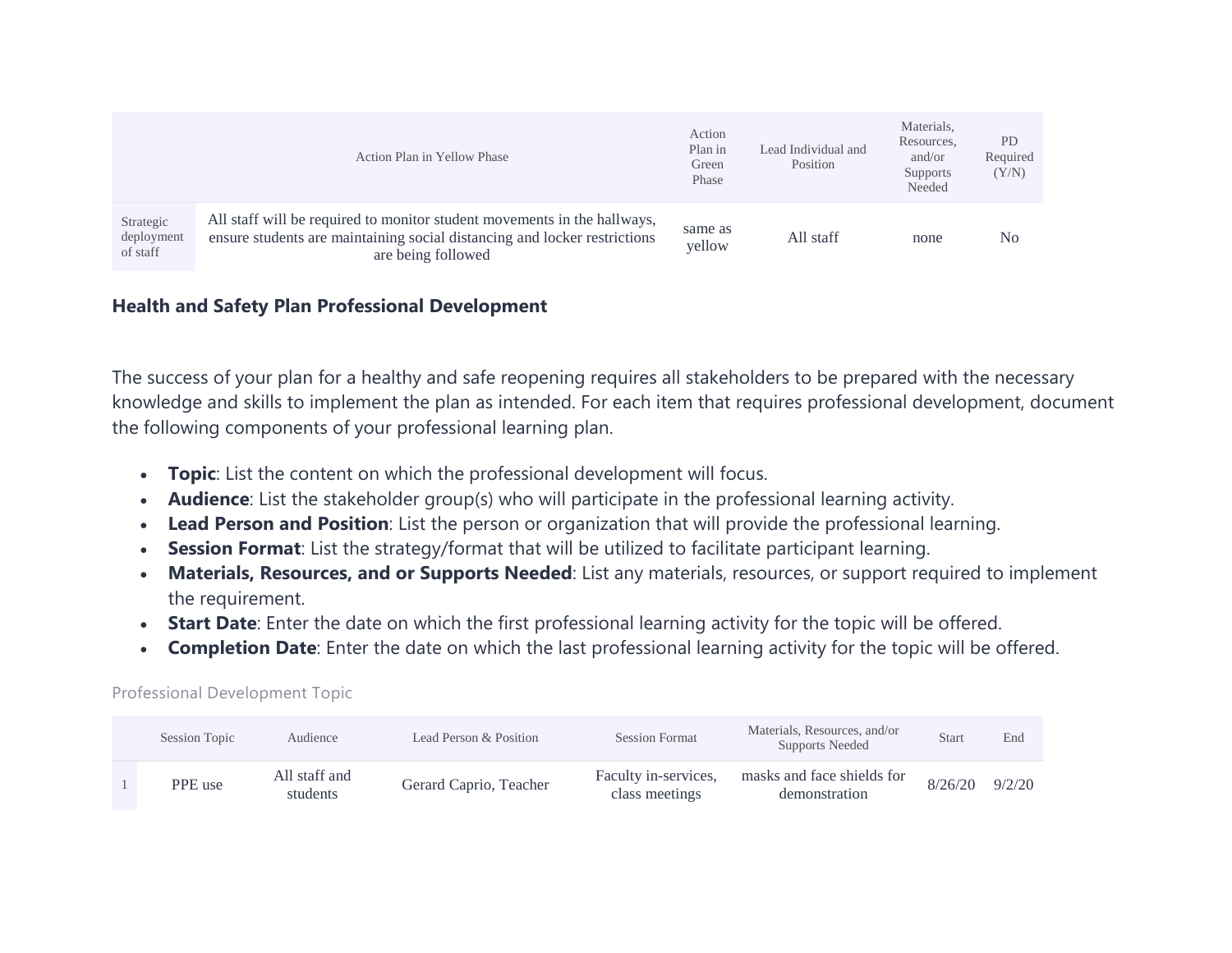|                | <b>Session Topic</b>             | Audience                     | Lead Person & Position                                                  | <b>Session Format</b>                     | Materials, Resources, and/or<br><b>Supports Needed</b> | <b>Start</b> | End    |
|----------------|----------------------------------|------------------------------|-------------------------------------------------------------------------|-------------------------------------------|--------------------------------------------------------|--------------|--------|
|                | Screening<br>techniques          | All staff and<br>students    | Gerard Caprio, Teacher                                                  | Faculty in-services,<br>class meetings    | thermometers and walk<br>through thermal screens       | 8/26/20      | 9/2/20 |
| 3              | <b>Blended</b><br>Learning Model | All teachers<br>and students | Karen Rolston, Director of<br>Studies, and Brian Daily, IT<br>Personnel | Faculty in-services<br>and class meetings | iPads, Zoom subscription                               | 8/26/20      | 9/2/20 |
| $\overline{4}$ | <b>Touchless</b><br>classes      | All teachers<br>and students | Karen Rolston, Director of<br>Studies, and Brian Daily, IT<br>Personnel | Faculty in-services<br>and class meetings | iPads, on-line textbook<br>subscriptions               | 8/26/20      | 9/2/20 |
| 5              |                                  |                              |                                                                         |                                           |                                                        |              |        |
| 6              |                                  |                              |                                                                         |                                           |                                                        |              |        |

## **Health and Safety Plan Communications**

Timely and effective family and caregiver communication about health and safety protocols and schedules will be critical. Schools should be particularly mindful that frequent communications are accessible in non-English languages and to all caregivers (this is particularly important for children residing with grandparents or other kin or foster caregivers). Additionally, Schools should establish and maintain ongoing communication with local and state authorities to determine current mitigation levels in your community.

#### Plan Communications

| Topic                            | Audience                       | Lead Person and Position                                         | Mode of Communications                                                    | <b>Start</b><br>Date | Completion<br>Date |
|----------------------------------|--------------------------------|------------------------------------------------------------------|---------------------------------------------------------------------------|----------------------|--------------------|
| Reopening plans                  | Parents, Staff<br>and Students | Diane Young, Vice Principal, and<br>Amy Santos, Media Specialist | Constant Contact emails, Social Media<br>Posts and One call Notifications | 7/15/20              | 8/31/20            |
| Precautionary<br><b>Measures</b> | Parents, Staff<br>and Students | Diane Young, Vice Principal, and<br>Amy Santos, Media Specialist | Constant Contact emails, Social Media<br>Posts and One call Notifications | 7/15/20              | 8/31/20            |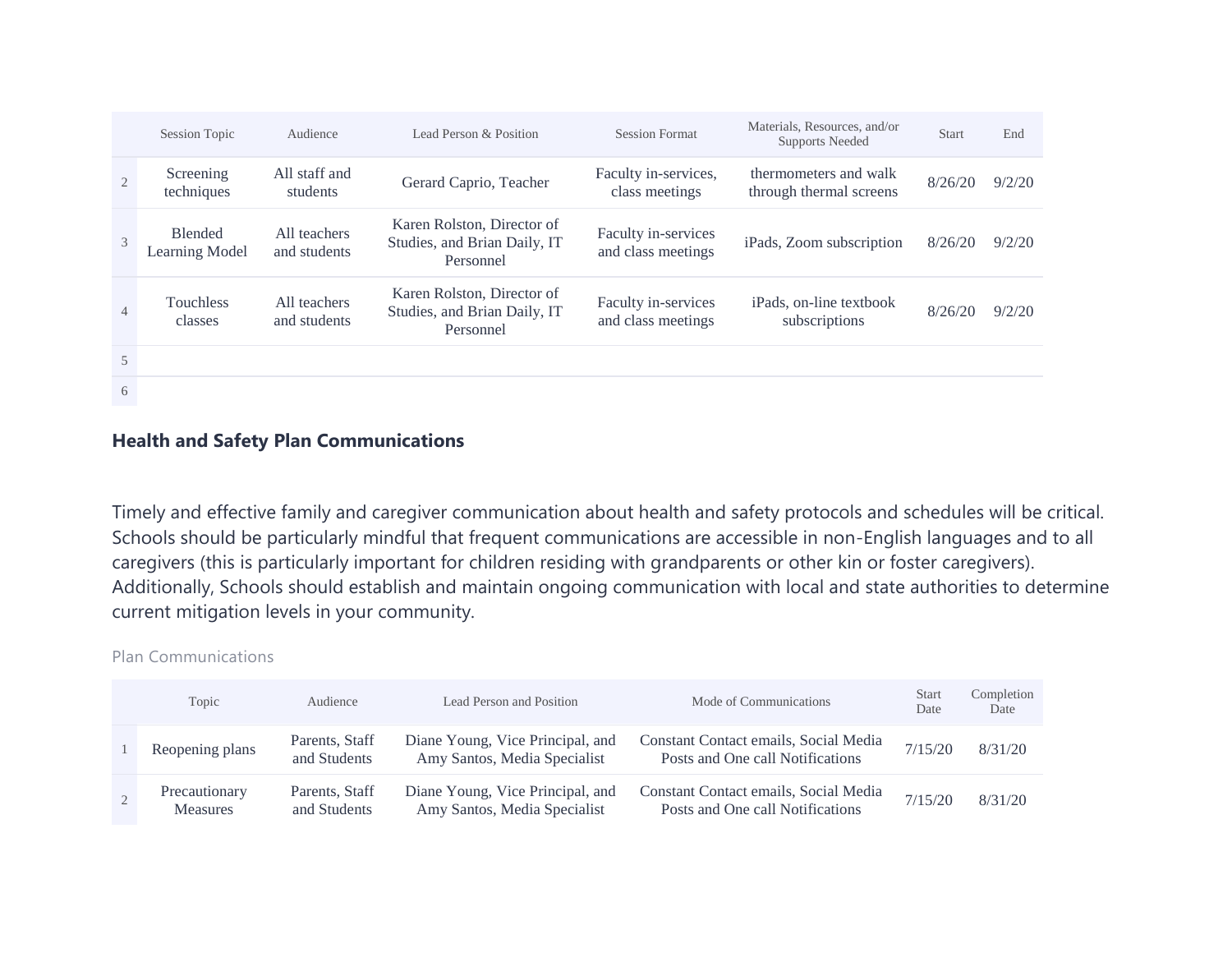|                | Topic                      | Audience                       | Lead Person and Position                                         | Mode of Communications                                                    | <b>Start</b><br>Date | Completion<br>Date |
|----------------|----------------------------|--------------------------------|------------------------------------------------------------------|---------------------------------------------------------------------------|----------------------|--------------------|
|                | Athletic Return to<br>play | Parents, Staff<br>and Students | Diane Young, Vice Principal, and<br>Amy Santos, Media Specialist | Constant Contact emails, Social Media<br>Posts and One call Notifications | 6/28/20              | 7/3/20             |
| $\overline{4}$ |                            |                                |                                                                  |                                                                           |                      |                    |
|                |                            |                                |                                                                  |                                                                           |                      |                    |
| 6              |                            |                                |                                                                  |                                                                           |                      |                    |

## **Health and Safety Plan Summary**

Use these summary tables to provide your local education community with a detailed overview of your Health and Safety Plan. Schools are required to post this summary on their website. To complete the summary, copy and paste the domain summaries from the Health and Safety Plan tables above.

Facilities Cleaning, Sanitizing, Disinfecting and Ventilation Protocol: Cleaning, sanitizing, disinfecting, and ventilating l earning spaces, surfaces, and any other areas used by students (i.e., restrooms, drinking fountains, hallways, and transportation)

Social Distancing and Other Safety Protocols

|                                                                                                                                                                               | Strategies, Policies & Procedures                                                                                                                                                                                    |
|-------------------------------------------------------------------------------------------------------------------------------------------------------------------------------|----------------------------------------------------------------------------------------------------------------------------------------------------------------------------------------------------------------------|
| Classroom/learning<br>space occupancy<br>that allows for 3-6<br>feet of separation<br>among students<br>and staff<br>throughout the day,<br>to the maximum<br>extent feasible | All nonessential furniture will be removed from classrooms to maximize space available for student desks. Student desks will<br>be positioned between 3-6 feet apart, front-to-back and side-to-side.                |
| Restricting the use<br>of cafeterias and<br>other congregate<br>settings, and<br>serving meals in                                                                             | Lunch periods will be split between the cafeteria and auditorium as needed to maximize space between students. Plexiglas<br>dividers will be positioned on cafeteria tables to maximize safety during lunch periods. |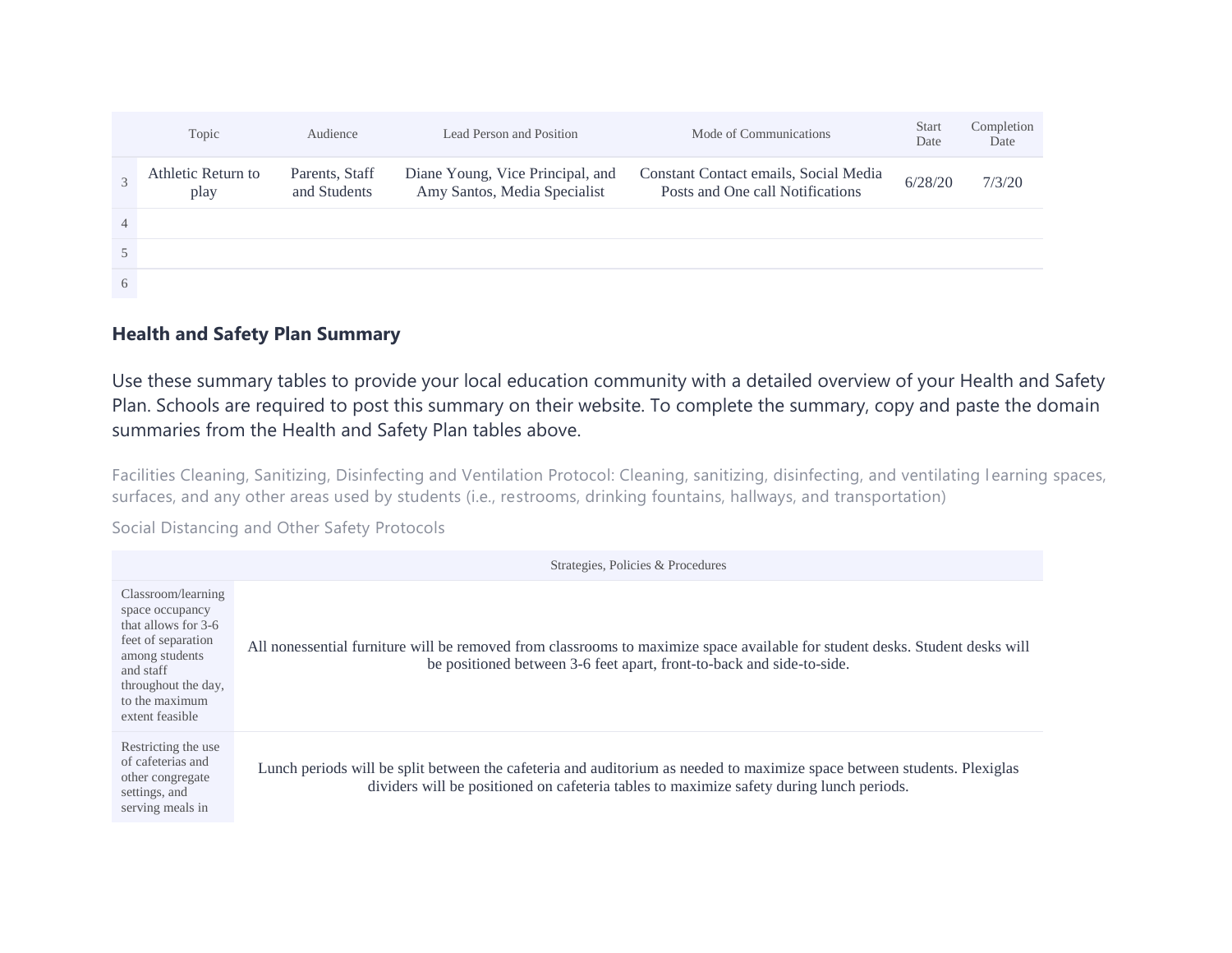|                                                                                                                                                 | Strategies, Policies & Procedures                                                                                                                                                                                               |
|-------------------------------------------------------------------------------------------------------------------------------------------------|---------------------------------------------------------------------------------------------------------------------------------------------------------------------------------------------------------------------------------|
| alternate settings<br>such as classrooms                                                                                                        |                                                                                                                                                                                                                                 |
| Hygiene practices<br>for students and<br>staff including the<br>manner and<br>frequency of hand-<br>washing and other<br>best practices         | Hand sanitizing stations will be found throughout the school (at every entrance, in hallways and classrooms). Hand soap<br>dispensers and paper towel holders in bathrooms will be continuously stocked.                        |
| Posting signs, in<br>highly visible<br>locations, that<br>promote everyday<br>protective<br>measures, and how<br>to stop the spread<br>of germs | Infectious Disease posters will be hung throughout the hallways and classrooms on how to "stop the spread".                                                                                                                     |
| Handling sporting<br>activities through<br>formal "Return to<br>Play Plan".                                                                     | PE classes will utilize personal exercise activities in small groups and lecture classes. Athletics will follow the "return to play"<br>protocol that has been submitted to and approved by the Diocese                         |
| Limiting the<br>sharing of<br>materials among<br>students                                                                                       | Students will not be allowed to share materials.                                                                                                                                                                                |
| Staggering the use<br>of communal<br>spaces and<br>hallways                                                                                     | Communal spaces will not be used by students or staff. Students will be given extended time between classes to traverse the<br>building. Certain stairways will be designated UP and certain stairways will be designated DOWN. |
| Adjusting<br>transportation<br>schedules and<br>practices to create<br>social distance<br>between students                                      | Bussing to school is determined by the students' district of residence.                                                                                                                                                         |
| Limiting the<br>number of                                                                                                                       | The number of students in classes is always limited. Larger areas (ie. media center) will not be used or used minimally.                                                                                                        |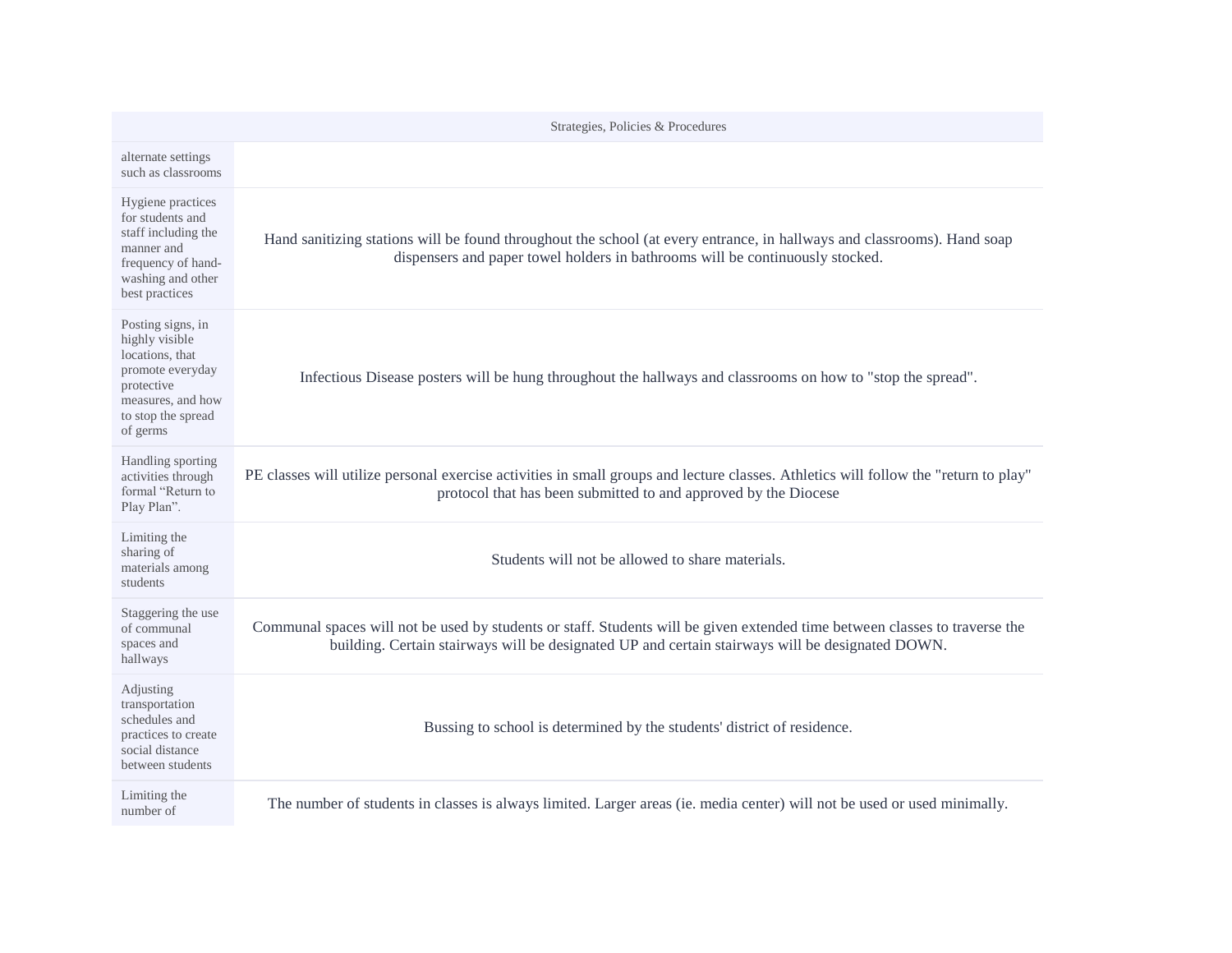|                                                                                                                                                                                                          | Strategies, Policies & Procedures                                                                                                                                                                                                                                                                                |
|----------------------------------------------------------------------------------------------------------------------------------------------------------------------------------------------------------|------------------------------------------------------------------------------------------------------------------------------------------------------------------------------------------------------------------------------------------------------------------------------------------------------------------|
| individuals in<br>classrooms and<br>other learning<br>spaces, and<br>interactions<br>between groups of<br>students                                                                                       |                                                                                                                                                                                                                                                                                                                  |
| Coordinating with<br>local childcare<br>regarding on site<br>care, transportation<br>protocol changes<br>and, when<br>possible, revised<br>hours of operation<br>or modified<br>school-year<br>calendars | N/A                                                                                                                                                                                                                                                                                                              |
| Other social<br>distancing and<br>safety practices                                                                                                                                                       | All students and staff members will be temperature screened as they enter the building daily. Anyone with an elevated<br>temperature (100.4 or higher) will be moved to an isolation area. Temperature will be checked again 20 minutes later, and if<br>still elevated, they will be asked to leave the school. |

Monitoring Student and Staff Health

Strategies, Policies & Procedures

| Monitoring<br>students and<br>staff for<br>symptoms and<br>history of<br>exposure                                                       | Temperature screening for all students and staff daily. Staff will complete the Covid-19 questionnaire |
|-----------------------------------------------------------------------------------------------------------------------------------------|--------------------------------------------------------------------------------------------------------|
| Isolating or<br>quarantining<br>students, staff,<br>or visitors if<br>they become<br>sick or<br>demonstrate a<br>history of<br>exposure | Persons will be isolated from the rest of the school community and sent home                           |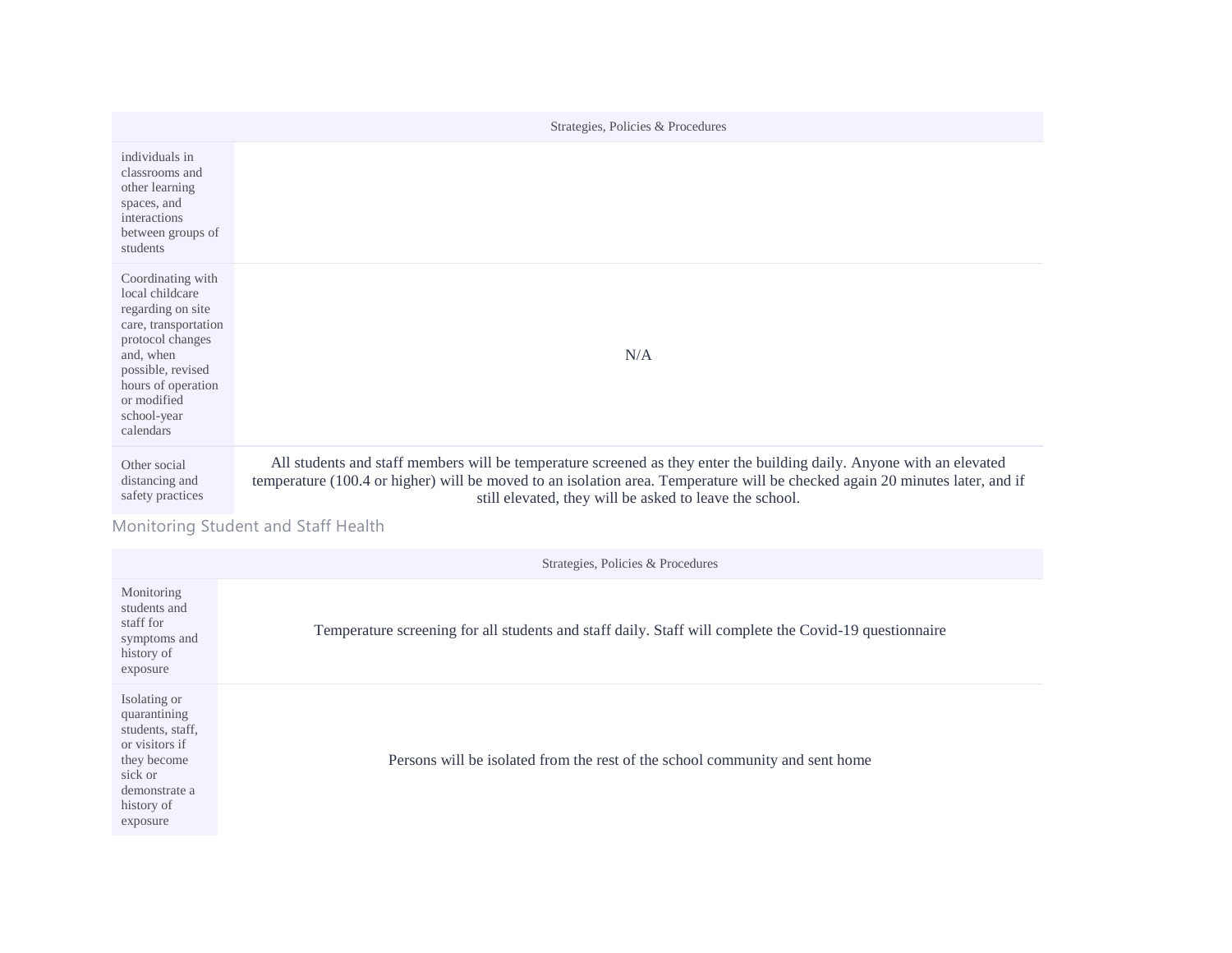|                                                                                                                                       | Strategies, Policies & Procedures                                                                           |
|---------------------------------------------------------------------------------------------------------------------------------------|-------------------------------------------------------------------------------------------------------------|
| Returning<br>isolated or<br>quarantined<br>staff, students,<br>or visitors to<br>school                                               | Visitors to the school will be limited. Students and staff may return with written clearance from a doctor. |
| Notifying staff,<br>families, and<br>the public of<br>school closures<br>and within-<br>school-year<br>changes in<br>safety protocols | Email blasts, One Call notifications, Social media posts                                                    |

Other Considerations for Students and Staff

|                                                                                                       | Strategies, Policies & Procedures                                                                                                                                                                 |
|-------------------------------------------------------------------------------------------------------|---------------------------------------------------------------------------------------------------------------------------------------------------------------------------------------------------|
| Protecting<br>students<br>and staff at<br>higher risk<br>for severe<br>illness                        | Blended Learning Model will be offered. Masks and face shields will be worn at all times                                                                                                          |
| Use of face<br>coverings<br>(masks or<br>face<br>shields) by<br>all staff                             | All staff must wear face masks all day. Face shields must be worn by teachers while teaching classes                                                                                              |
| Use of face<br>coverings<br>(masks or<br>face<br>shields) by<br>older<br>students (as<br>appropriate) | All students must wear masks all day except for when eating. Central Catholic will provide the masks for students and the masks<br>will be a part of the uniform for the 2020-2021 academic year. |